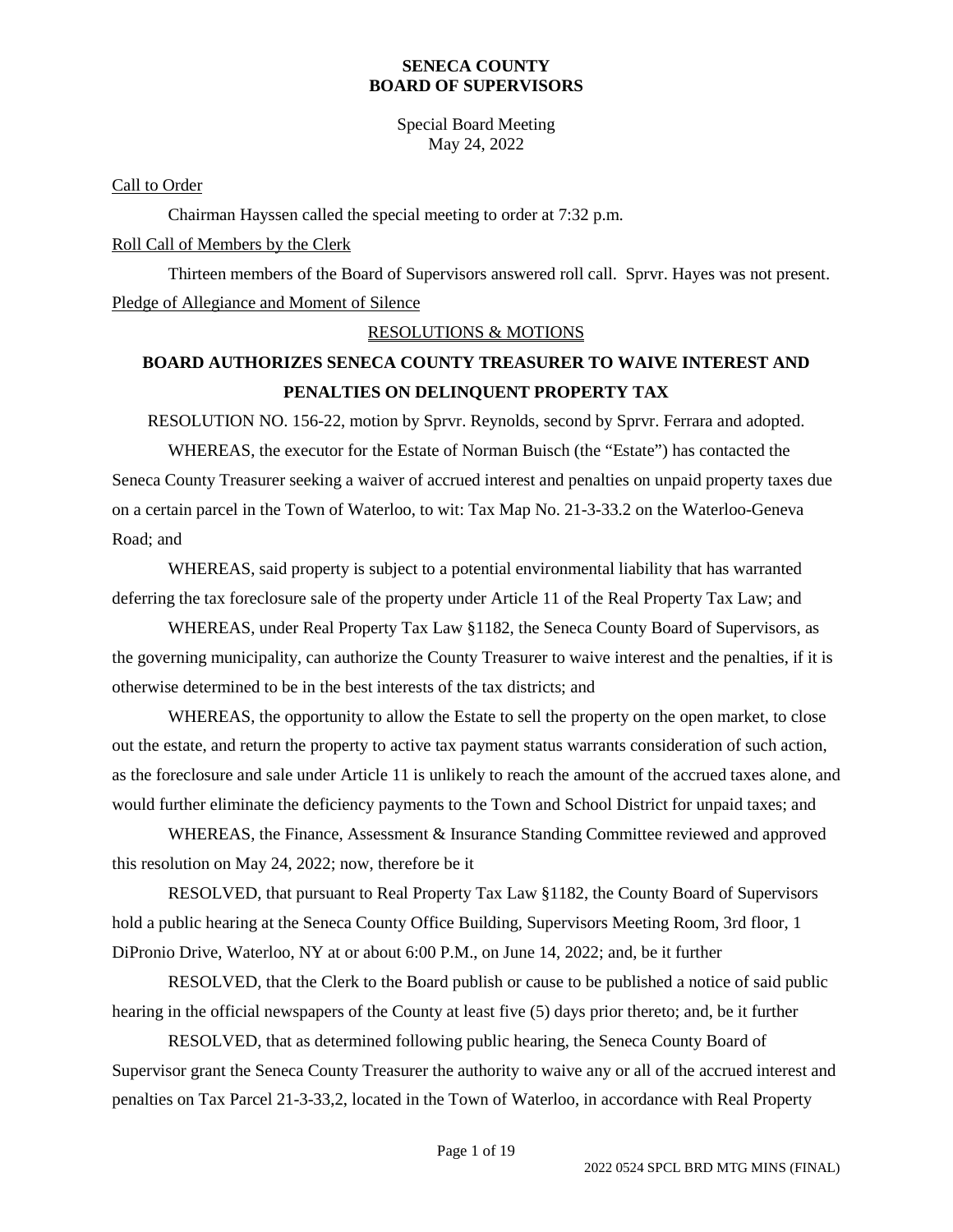Special Board Meeting May 24, 2022

Tax Law of the State of New York §1182.

# **RESOLUTION APPROVING THE HOME RULE REQUEST FOR PASSAGE OF BILL S8910A / A9986A INTRODUCING NEW YORK STATE LEGISLATION TO AMEND THE REAL PROPERTY TAX LAW, IN RELATION TO PROVIDING A TAX EXEMPTION ON REAL PROPERTY OWNED BY MEMBERS OF VOLUNTEER FIRE COMPANIES OR VOLUNTARY AMBULANCE SERVICES IN A CERTAIN COUNTY**

RESOLUTION NO. 157-22, motion by Sprvr. Reynolds, second by Sprvr. Rhinehart and adopted.

WHEREAS, this Board of Supervisors requested that its New York State legislators enact a special state law to amend the real property tax law, in relation to providing a tax exemption on real property owned by members of volunteer fire companies or voluntary ambulance services in Seneca County; and

WHEREAS, such legislation, sponsored by Senator Helming and Assemblyman Gallahan, was introduced to the New York Senate and Assembly resulting in Bill S.8910A / A.9986A; and

WHEREAS, this Board has been advised that it must adopt a resolution authorizing the execution and filing of formal Home Rule Requests for each bill; now; and

WHEREAS, this resolution was reviewed and approved by the Finance, Assessment & Insurance Standing Committee on May 24, 2022; now, therefore be it

RESOLVED, that the Board of Supervisors of the County of Seneca approves the legislation set forth as Senate Bill S.8910A and Assembly Bill A.9986A, "AN ACT TO AMEND THE REAL PROPERTY TAX LAW, IN RELATION TO PROVIDING A TAX EXEMPTION ON REAL PROPERTY OWNED BY MEMBERS OF VOLUNTEER FIRE COMPANIES OR VOLUNTARY AMBULANCE SERVICES IN A CERTAIN COUNTY"; and be it further

RESOLVED, that this Board approves the Home Rule Request for the passage of Senate Bill S.8910A and the Home Rule Request for the passage of Assembly Bill A.9986A and, be it further

RESOLVED, that the Clerk of this Board of Supervisors be authorized and directed to execute the required Home Rule Requests for transmittal of the appropriate forms to the appropriate Senate and Assembly Home counsels' office; and be it further

RESOLVED, Seneca County Resolution No. 154-22, passed by this Board on May 10, 2022 is hereby declared null and void.

## **SENECA COUNTY DIVISION OF HUMAN SERVICES TO ACCEPT HOMELESS MANAGEMENT INFORMATION SYSTEMS (HMIS) FUNDING**

RESOLUTION NO. 158-22, motion by Sprvr. Enslow, second by Sprvr. Don Trout and adopted.

WHEREAS, the Seneca County Division of Human Services would like authorization of accepting and allocating funds for the Homeless Management Information Systems (HMIS) grant; and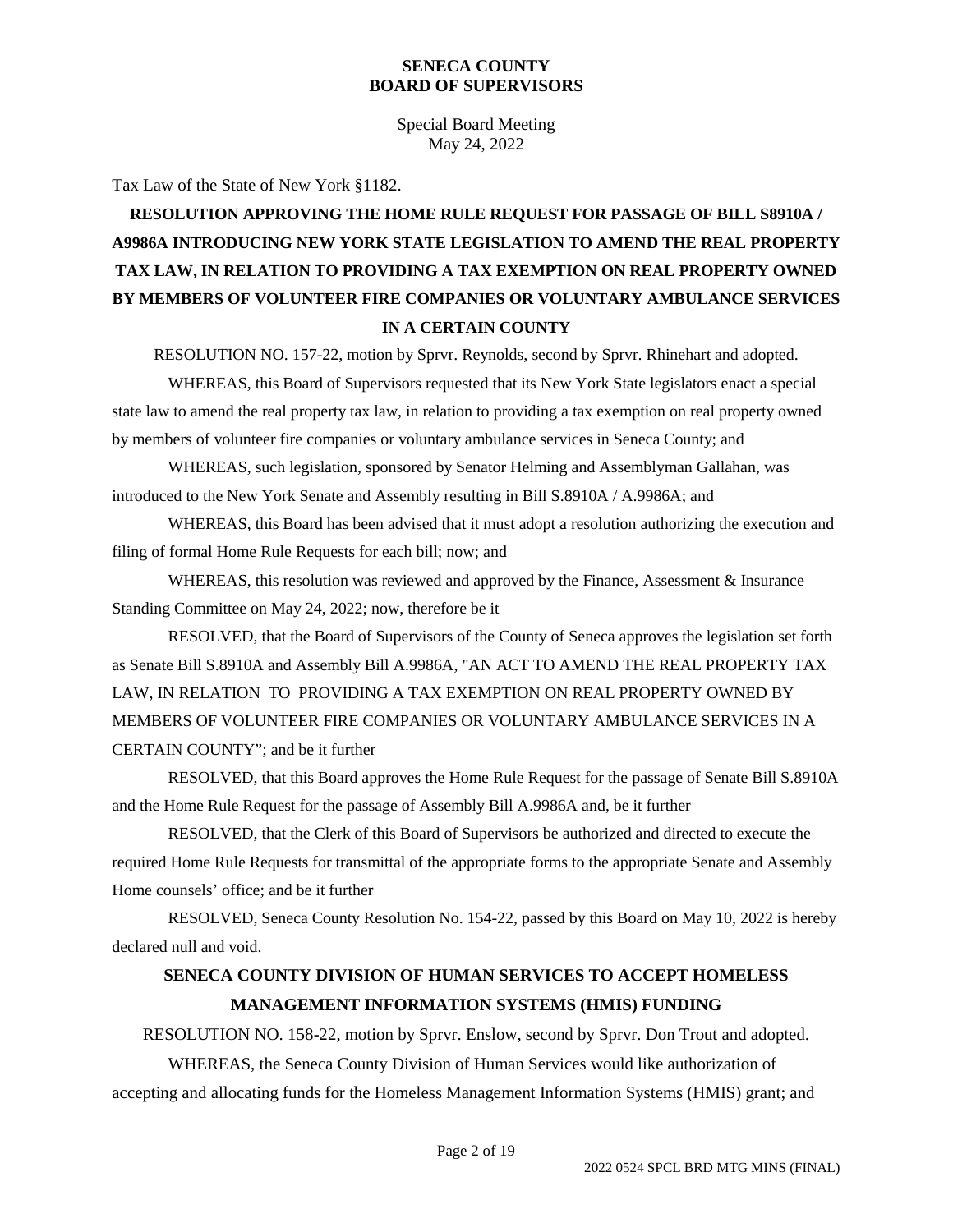Special Board Meeting May 24, 2022

WHEREAS, social service districts where notified of an allocation in the amount of \$45,000 per district to support connectivity to their local Homeless Management Information System and other administrative actions related to Homeless Services Plans regulation promulgated 18-LCM-21; and

WHEREAS, the services to be provided are the following, eligible costs include expenses directly related to developing the Homeless Services Plans and/or furthering reporting capabilities with HMIS, such as purchase of HMIS licenses for in house access to the local HMIS system, contracting with Continuums of Care to provide data analysis and reporting, tracking of Homeless Services Plan outcomes, and district costs, including staff costs, related to the compilation of and reporting on Homeless Services Plans; and

WHEREAS, this contract shall not exceed \$45,000 annual cost; and

WHEREAS, this contract has been reviewed and approved by the Human Services Standing Committee; on May 24, 2022, now, therefore be it

RESOLVED, that the Board of Supervisors authorized the Department of Human Services accepts the Homeless Management Information Systems (HMIS) funding for an amount not to exceed \$45,000; and, be it further

RESOLVED, that the Director of Finance is authorized to amend the 2022 budget as follows:

| 106070 43670                                                    | <b>State Revenue</b> | Increase   Revenue | \$45,000 |
|-----------------------------------------------------------------|----------------------|--------------------|----------|
| 106070 54700 POS17   HMIS Contractual   Increase   Expenditures |                      |                    | \$45,000 |

And be it further

RESOLVED, that the Department of Finance be authorized to make the necessary budgetary and accounting entries to effect the intent of this resolution.

# **SENECA COUNTY BOARD OF SUPERVISORS AWARD CONSTRUCTION CONTRACTS AND AUTHORIZE BUDGET TRANSFERS FOR DIVISION OF HUMAN SERVICES PHASE III CONSTRUCTION PROJECT**

RESOLUTION NO. 159-22, motion by Sprvr. Don Trout, second by Sprvr. Kronenwetter and adopted.

WHEREAS, by Resolution No. 115-22 – Rule 29, the Seneca County Board of Supervisors authorized and directed the solicitation of bids to support the Seneca County Division of Human Services (DHS) Phase III renovations; and

WHEREAS, bids were advertised for and sealed bids were received, opened and read aloud on May 20, 2022 at 2:00 p.m. at the County Office Building; and

WHEREAS, Seneca County has received two bids for the space renovations for DHS; and WHEREAS, Massa Construction was the low bidder at \$374,000.00; and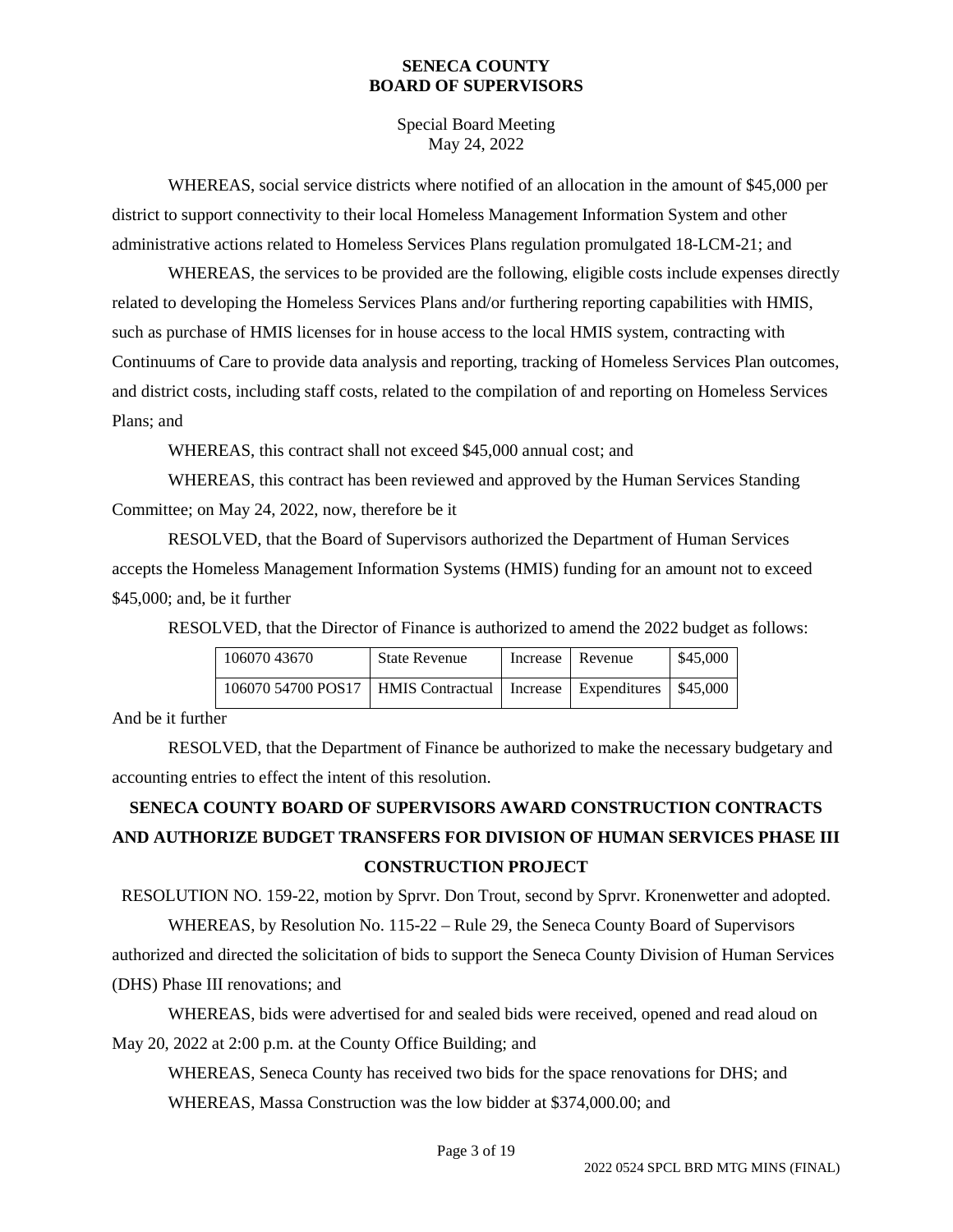## Special Board Meeting May 24, 2022

WHEREAS, funding for this capital renovation is available in the 2022 DHS Budget Account Numbers 106010-44615 and 106102-54700; and

WHEREAS, the Public Works Standing Committee reviewed and approved this Resolution on May 24, 2022; now, therefore be it

RESOLVED, that the Seneca County Board of Supervisors awards the contract for Phase III of the Division of Human Services Department Renovations to Massa Construction in an amount not to exceed \$374,000.00; and, be it further

RESOLVED, that the Director of Finance is authorized to make all necessary accounting and budget adjustments to effect the intent and authorization of this Resolution.

# **SUPERVISORS AUTHORIZE REPAIRS IN SEWER DISTRICT NUMBER THREE (3) AND AUTHORIZE BUDGET AMENDMENT**

RESOLUTION NO. 160-22, motion by Sprvr. Don Trout, second by Sprvr. Barnhart and adopted.

WHEREAS, a Pump Station in Sewer District No. 3 was damaged in a vehicular accident and is in need of repair; and

WHEREAS, the District has secured a lowest responsible quote in the amount of \$26,750.00 from Peterman Lumber, 3161 Route 414, Seneca Falls to undertake the needed repairs; and

WHEREAS, the cost of these repairs and other related costs will be reimbursed to the District by the insurance provider involved with the accident; and

WHEREAS, a budget amendment in the amount of \$27,650.00 is necessary; and

WHEREAS, this resolution has been reviewed and recommended for approval by the Public

Works Standing Committee on May 24, 2022; now therefore be it

RESOLVED, that the Board of Supervisors authorizes the Pump Station repairs by Peterman Lumber in the amount of \$26,750.00; and be if further

RESOLVED, that the Board of Supervisors authorize a budget amendment as follows:

Increase: Account No. 348110-42680 \$27,650.00

Increase: Account No. 348110-54380 \$27,650.00

## **SUPERVISORS AUTHORIZE PURCHASE OF PUMP FOR SEWER DISTRICT NUMBER TWO AND AUTHORIZE BUDGET TRANSFER**

RESOLUTION NO. 161-22, motion by Sprvr. Borst, second by Sprvr. Reynolds and adopted. WHEREAS, Sewer District No. 2 is in need of a back-up pump for compliance purposes; and WHEREAS, Yaws Environmental has secured a quote in the amount of \$22,921.33 from G.A. Fleet and Associates; and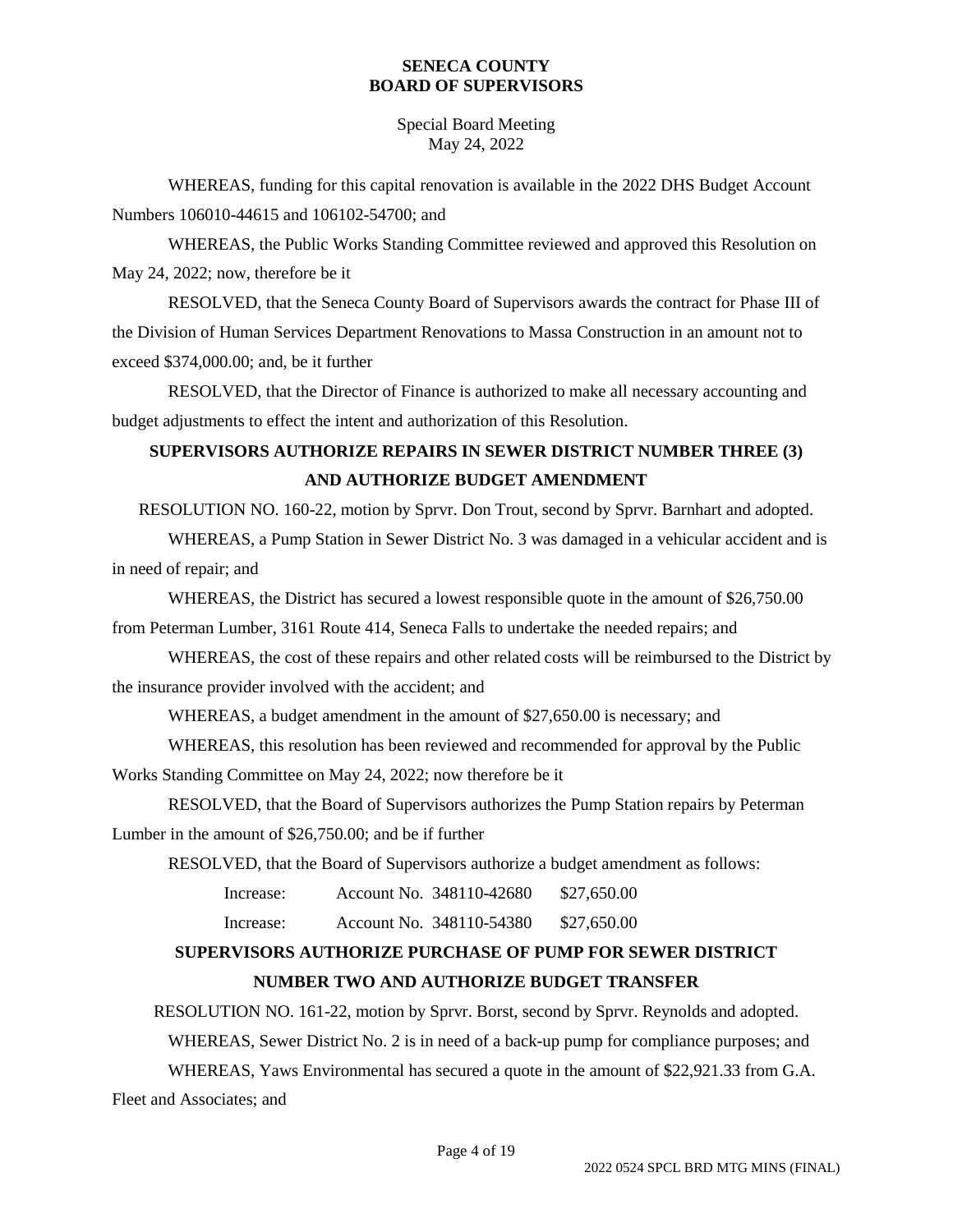Special Board Meeting May 24, 2022

WHEREAS, G.A. Fleet is a sole source provider for this product; and

WHEREAS, a budget transfer from Account No. 338110-54225 to Account No. 338110-54220 in the amount of \$20,000.00 is necessary; and

WHEREAS, this resolution has been reviewed and recommended for approval by the Water and Sewer Treatment, Management and Operations Standing Committee on May 24, 2022; now, therefore be it

RESOLVED, that the Board of Supervisors authorizes the sole source purchase of one back-up pump from G.A. Fleet in the amount of \$22,921.33; and be if further

RESOLVED, that the Board of Supervisors authorize above reference budget transfer in the amount of \$20,000.00.

## **BOARD OF SUPERVISORS DIRECTS PUBLIC HEARING ON COMMUNITY DEVELOPMENT BLOCK GRANT APPLICATION IN SUPPORT OF VERONA VILLAGE RENOVATION PROJECT**

RESOLUTION NO. 162-22, motion by Sprvr. Barnhart, second by Sprvr. Borst and adopted.

WHEREAS, the Seneca County Board of Supervisors wishes to assess the advisability of submitting a Community Development Block Grant ("CDBG") application to the New York State Office of Community Renewal (the "OCR") to finance a portion of the cost of the major renovation project at Verona Village Apartments located at 2276 County Road 139, Ovid, NY, which comprises 46 affordable housing units that are restricted to occupancy by seniors and the disabled (the "Property"); and

WHEREAS, the scope of the renovation will include interior and exterior renovation of the residential units and the community building as well as site improvements (the "Project"); and

WHEREAS, the Property is owned by Ithaca Neighborhood Housing Services, Inc. (INHS), a not-for-profit entity dedicated to helping people of modest incomes find—and stay in—high-quality housing throughout central New York; and

WHEREAS, NYS OCR can allocate grant funding to Seneca County for the express purpose of funding the Project through a sub-recipient agreement with INHS; and

WHEREAS, the County is required to hold a public hearing as required under Federal rules to provide information to the public and to consider citizen comments regarding the CDBG program and the Project prior to submitting an application for CDBG funding; and

WHEREAS, the Planning, Development, Agriculture, and Tourism Standing Committee has reviewed and approved this resolution on May 24, 2022; now, therefore be it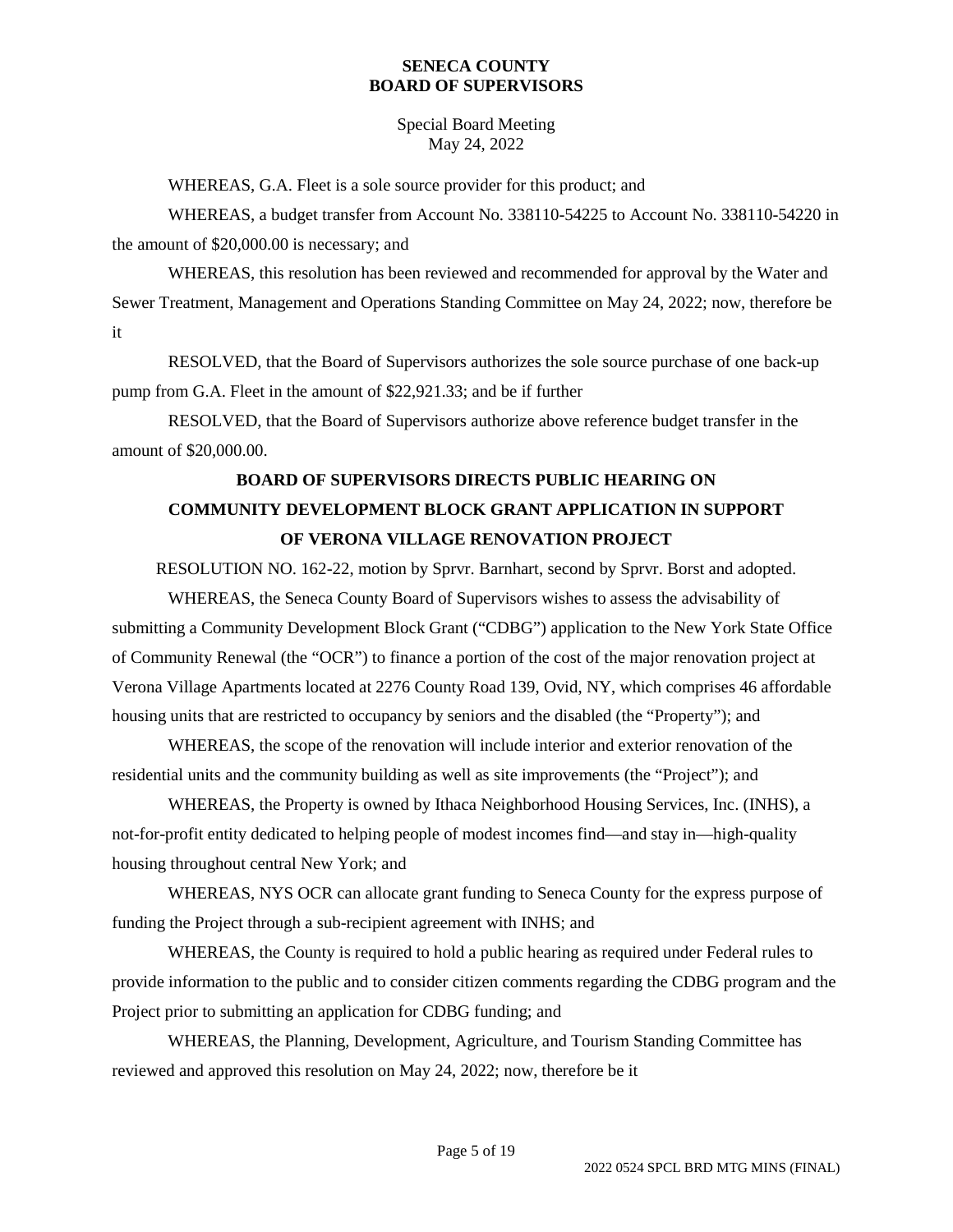Special Board Meeting May 24, 2022

RESOLVED, that the Seneca County Board of Supervisors hereby directs that a Public Hearing be conducted at which all interested parties shall be heard; and, be it further

RESOLVED, that the Public Hearing shall be held before the Board of Supervisors at the County Office Building, One DiPronio Drive, Waterloo, NY 13165 at 6:00 P.M. on June 14, 2022; and, be it further

RESOLVED, that the Clerk of the Board is hereby directed to post in the County office building and on the County's official web site and have published at least once in a newspaper of general circulation in the County at least nine days before the date scheduled for the Public Hearing. The notice of such Public Hearing Notice is as follows: LEGAL NOTICE – NOTICE OF PUBLIC HEARING - SENECA COUNTY. Seneca County will hold a public hearing on June 14, 2022 at 6:00 PM at the County Office Building in the Board of Supervisors Room, 3rd floor, 1 DiPronio Drive, Waterloo, NY 13165 for the purpose of hearing public comments on Seneca County's community development needs, and to discuss the possible submission of a Community Development Block Grant (CDBG) CARES (CV) application for program year 2020 CDBG-CV funding. New York State Homes and Community Renewal (HCR) is administering over \$127 Million in CDBG-CV funding and will make funds available to eligible local governments for housing, economic development, public facilities, public infrastructure, and planning activities, with the principal purpose of benefitting low/moderate income persons. Seneca County is applying for up to \$5 Million in CDBG-CV funds to support site improvements and interior and exterior renovation of the residential units and the community building at Verona Village Apartments located at 2276 County Road 139, Ovid, NY. The hearing will provide further information about the CDBG-CV program and will allow for citizen participation in the development of any proposed grant applications and/or to provide technical assistance to develop alternate proposals. Comments on the CDBG-CV program or proposed projects(s) will be received at this time. The hearing is being conducted pursuant to Section 570.486, Subpart I of the CFR and in compliance with the requirements of the Housing and Community Development Act of 1974, as amended.

The Board of Supervisors Room, 3rd floor of 1 DiPronio Drive, Waterloo, NY 13165 is accessible to persons with disabilities. If special accommodations are needed for persons with disabilities, those with hearing impairments, or those in need of translation from English, those individuals should contact Jill Henry at 315-539-1637 or jhenry@co.seneca.ny.us, at least one week in advance of the hearing date to allow for necessary arrangements. Written comments may also be submitted to Seneca County Board of Supervisors Office, One DiPronio Drive, Waterloo, NY 13165 until June 17, 2022.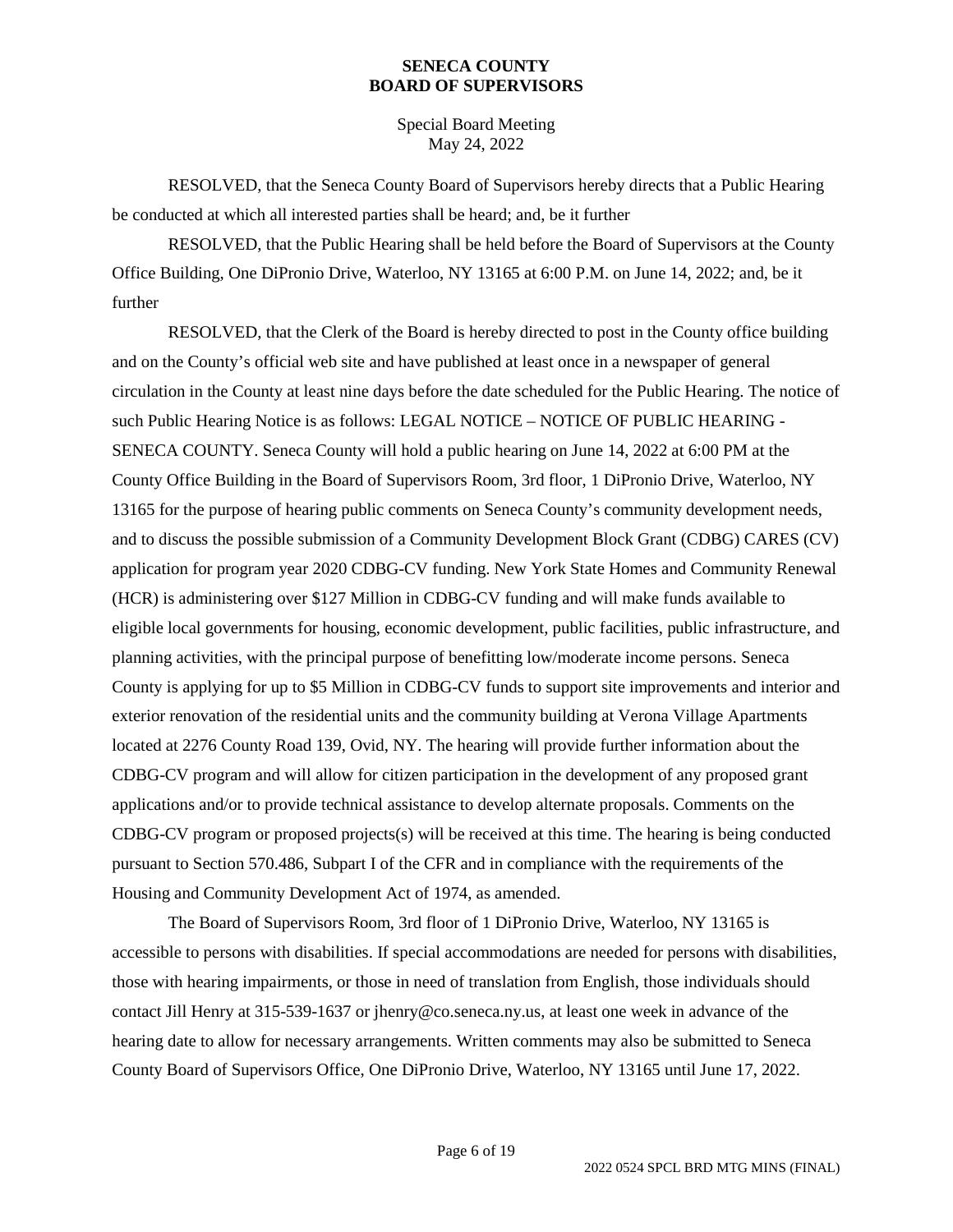Special Board Meeting May 24, 2022

#### New Business

The following resolutions were reviewed by the appropriate standing committee and approved.

# **A RESOLUTION INTRODUCING PROPOSED LOCAL LAW C OF 2022, THE SENECA COUNTY HOTEL OR MOTEL OCCUPANCY TAX, 2022", AND ADVERTISE FOR A PUBLIC HEARING**

RESOLUTION NO. 163-22, motion by Sprvr. Barnhart, second by Sprvr. Don Trout and adopted.

WHEREAS, the current local law enacting the Seneca County Hotel or Motel Occupancy Tax was enacted on October 10, 2019; and

WHEREAS, in November 2021, amendments were enacted to the enabling statute for said local, to wit; §1202-o of the New York State Tax Law, which reduced the administrative burden of the local occupancy tax, expanded permitted uses for the revenue raised therein, and authorized expenses to the County Treasurer for administration of the tax; and

WHEREAS, the Planning, Development, Agriculture & Tourism Standing Committee recommends repeal and replacement of the current local law, to take effect after passage and upon filing with the Office of the New York Secretary of State; now, therefore, be it

RESOLVED, that proposed Local Law C of 2022 entitled "The Seneca County Hotel or Motel Occupancy Tax, 2022" be and the same hereby introduced before the Board of Supervisors of Seneca County, New York to read in substantially the following form:

#### SECTION 1. SHORT TITLE

This local law shall be known as the "Seneca County Hotel or Motel Room Occupancy Tax, 2022".

#### SECTION 2. INTENT

The intent of this local law shall be to promote Seneca County in order to increase convention, trade show and tourist business in the County.

## SECTION 3. TEXT

- 1. Definitions
- 2. Imposition of Tax
- 3. Transitional Provisions
- 4. Exempt Organizations
- 5. Territorial Limitations
- 6. Registration
- 7. Administration and Collection
- 8. Records to be Kept
- 9. Returns
- 10.Payment of Tax
- 11.Determination of Tax
- 12.Disposition of Revenues
- 13.Refunds
- 14.Reserves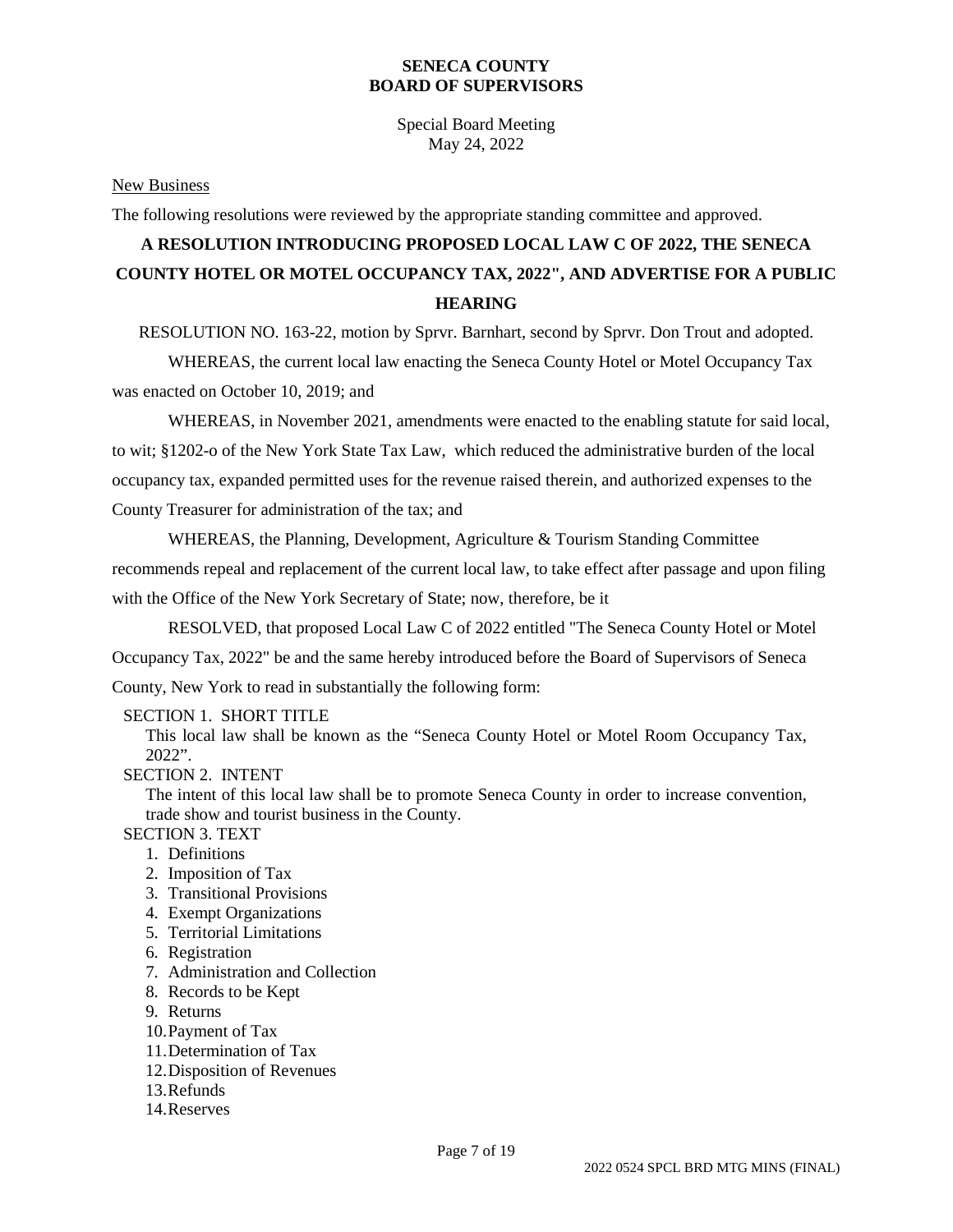Special Board Meeting May 24, 2022

15.Remedies Exclusive 16.Proceedings to Recover Tax 17.General Powers of the Treasurer 18.Administration of Oaths 19.Reference to Tax 20.Penalties and Interest 21.Returns to be Secret 22.Notices and Limitations of Time 23.Separability

## 1. DEFINITIONS.

When used in this local law, the following terms shall mean:

(a) Person. An individual, partnership, society, association, joint stock company, corporation, estate, receiver, trustee, assignee, referee, and any other person acting in a fiduciary or representative capacity, whether appointed by a court or otherwise, and any combination of the foregoing.

(b) Operator. Any person operating a hotel or motel in the County of Seneca, including but not limited to, the owner or proprietor of such premises, lessee, sub lessee, mortgagee in possession, licensee or any other person otherwise operating such hotel or motel.

(c) Hotel or Motel. Any facility providing lodging on an overnight basis as well as for longer periods and shall include those facilities designated and commonly known as "bed and breakfast", inns, cabins, condominiums, cottages, campgrounds, lodges, tourist homes, convention centers, and vacation rentals. The term condominium shall mean and include those units rented or leased directly by the owner or through a real estate agency or rental management agency. The provisions of this section relating to campgrounds, shall only apply to those leases and rentals in which the campground provides overnight shelter or lodging, and shall not apply to the provision of services by a campground when the customer provides their own shelter or lodging.

(d) Occupancy. The use or possession, or the right to use or possess any room in a hotel or motel.

(e) Occupant. A person who, for a consideration, uses, possesses, or has the right to use or possess, any room in a hotel or motel under any lease, concession, permit, right of access, license to use or other agreement, or otherwise.

(f) Permanent Resident. Any occupant of any room or rooms in a hotel or motel for at least thirty (30) consecutive days shall be considered a permanent resident with regard to the period of such occupancy.

(g) Rent. The consideration received for occupancy valued in money, whether received in money or otherwise.

(h) Room. Any room or rooms of any kind in any part or portion of a hotel or motel, which is available for or let out for any purpose other than a place of assembly.

(i) Return. Any return filed or required to be filed as herein provided.

(j) Treasurer. The Treasurer of Seneca County.

#### 2. IMPOSITION OF TAX.

On and after December 8, 2016, there is hereby imposed and there shall be paid a tax of three percent (3%) upon the rent for every occupancy of any room or rooms in a hotel, motel, or bed and breakfast in the County except that the tax shall not be imposed upon (1) permanent resident, or (2) exempt organizations as hereinafter set forth.

3. TRANSITIONAL PROVISIONS.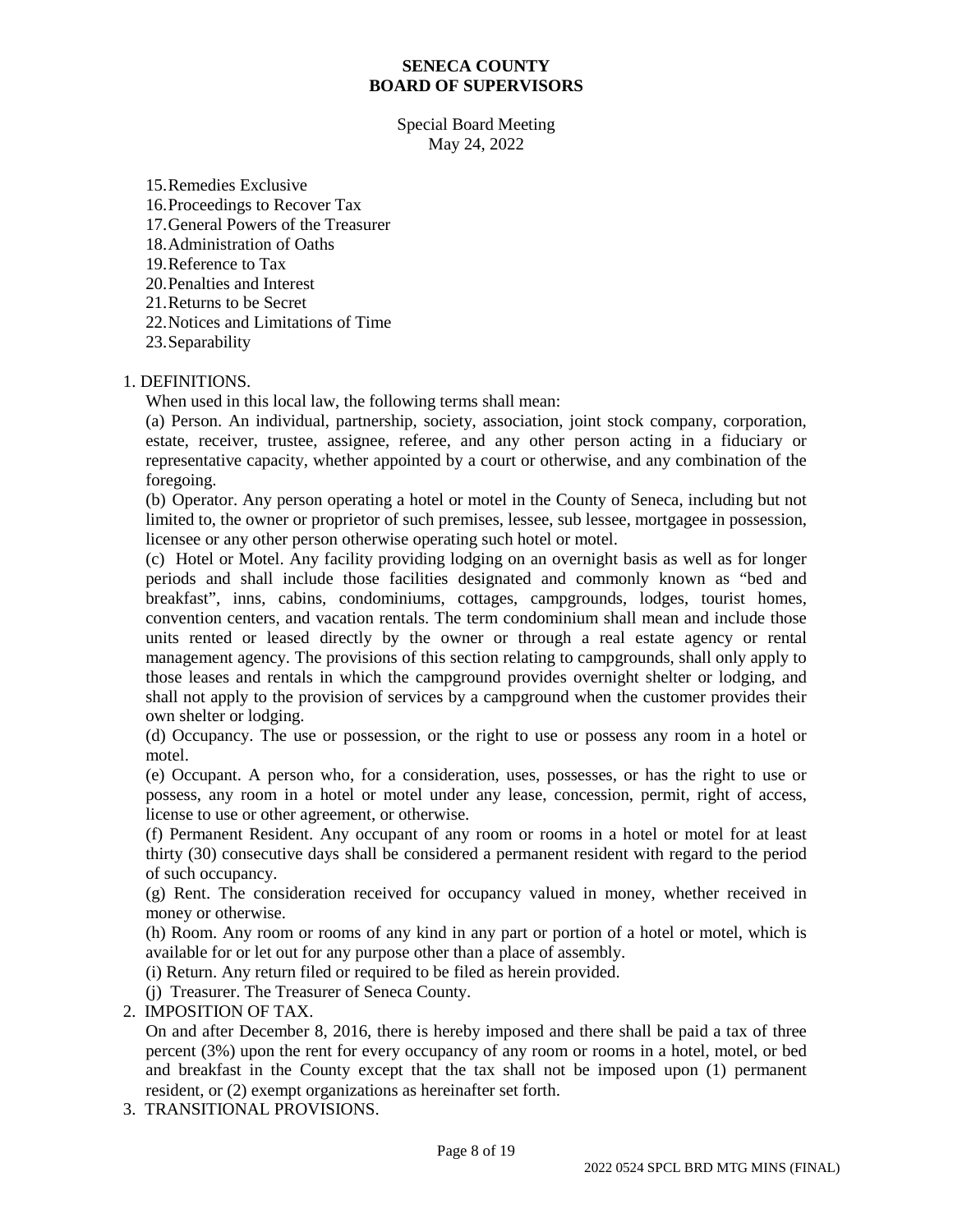## Special Board Meeting May 24, 2022

The tax imposed by this local law shall be paid upon any occupancy on and after December 8, 2016, although such occupancy is pursuant to a prior contract, lease or other arrangement. Where rent is paid on a weekly, monthly, or other term basis, the rent shall be subject to the tax imposed by this local law to the extent that it covers any period on and after December 8, 2016.

## 4. EXEMPT ORGANIZATIONS.

(a) Except as otherwise provided in this sub-section, any use or occupancy by any of the following shall not be subject to the tax imposed by this local law.

(1)The State of New York or any of its agencies, instrumentalities, public corporations (including a public corporation created pursuant to agreement or compact with another state or Canada) improvement districts or political subdivisions of the State;

(2)The United States of America, or any of its agencies and instrumentalities, insofar as it is immune from taxation;

(3)Any corporation, association, trust or community chest, fund or foundation, organized and operated exclusively for religious, charitable or educational purposes or for the prevention of cruelty to children or animals, and no part of the net earnings of which inures to the benefit of any private shareholder or individual and no substantial part of the activities of which is carrying on propaganda, or otherwise attempting to influence legislation; provided, however, that nothing in this subdivision shall include an organization operated for the primary purpose of carrying on a trade or business for profit, whether or not all of its profits are payable to one or more organizations described in this subdivision

(b). Where any organization described in paragraph (3) of subdivision (a) of this Sub-section carries on its activities in furtherance of the purposes for which it was organized, in premises in which, as part of said activities, it operates a hotel or motel, occupancy of rooms in the premises and rents therefrom received by such corporation or association shall not be subject to tax hereunder.

## 5. TERRITORIAL LIMITATIONS.

The tax imposed by this local law shall apply only within the territorial limits of the County of Seneca.

6. REGISTRATION.

Within ten (10) days after the effective date of this local law, or in the case of operators commencing business after such effective date, within three (3) days after such commencement or opening, every operator shall file with the Treasurer a certificate of registration in a form prescribed by the Treasurer. The Treasurer shall within five (5) days after such registration issue without charge to each operator a certificate of authority empowering such operator to collect the tax from the occupant and duplicate thereof for each additional hotel or motel of such operator. Each certificate or duplicate shall state the hotel or motel to which it is applicable. Such certificates of authority shall be prominently displayed by the operator in such manner that it may be seen and come to the notice of all occupants and persons seeking occupancy. Such certificates shall be non-assignable and non-transferable and shall be surrendered immediately to the Treasurer upon the cessation of business at the hotel or motel named or upon its sale or transfer.

## 7. ADMINISTRATION AND COLLECTION.

(a) The tax imposed by this local law shall be administered and collected by the Treasurer or other fiscal officers of the County as they may designate by such means and in such manner as are other taxes which are now collected and administered by such officers or as otherwise are provided by this local law.

(b)The tax to be collected shall be stated and charged separately from the rent and shown separately on any record thereof, at the time when the occupancy is arranged or contracted for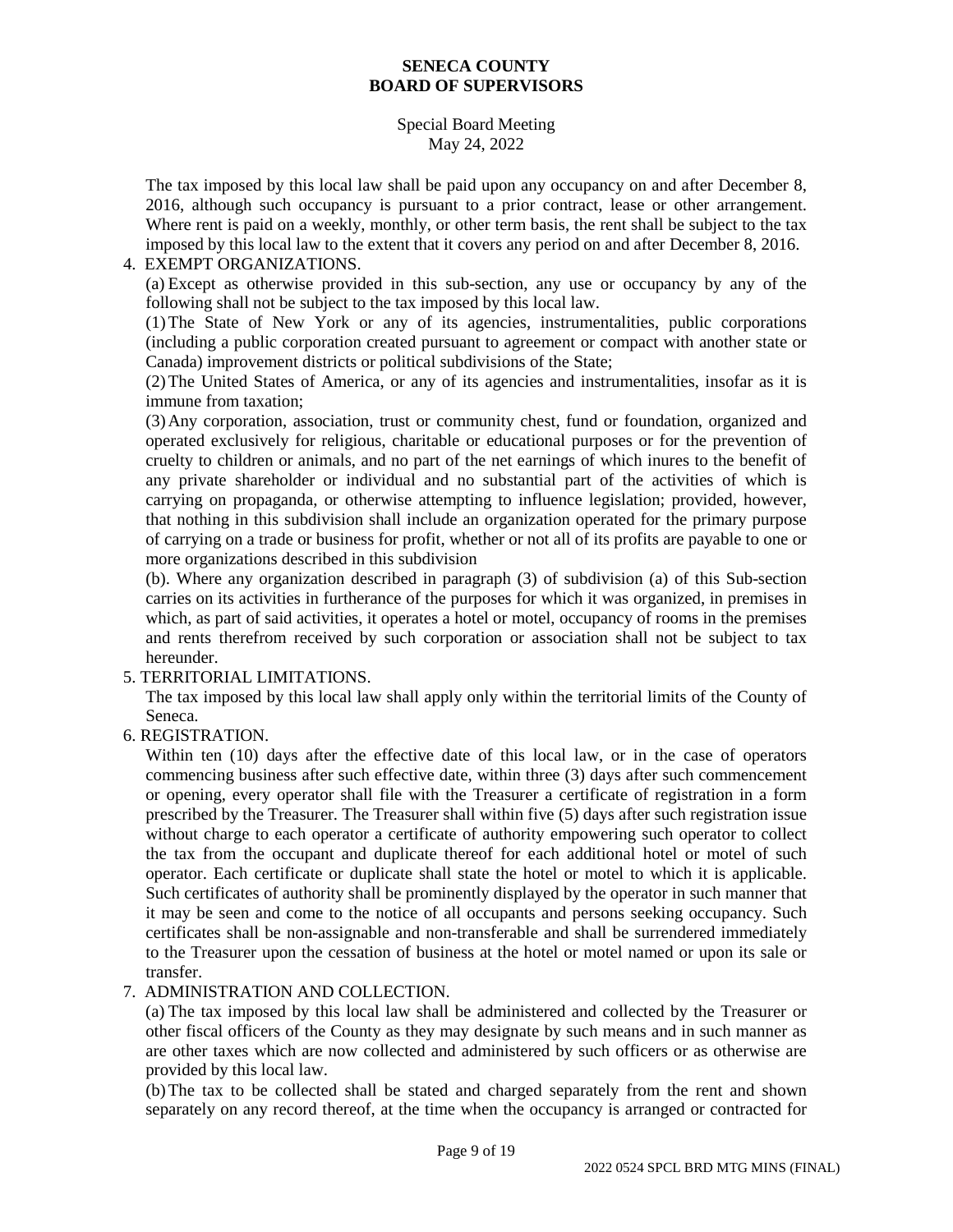Special Board Meeting May 24, 2022

and charged for, and upon every evidence of occupancy or any bill or statement or charge made for said occupancy issued or delivered by the operator, and the tax shall be paid by the occupant to the operator as trustee for and on account of the County, and the operator shall be liable for the collection thereof and for the tax. The operator and any officer of any corporate operator shall be personally liable for the tax collected or required to be collected under this local law, and the operator shall have the same right in respect to collecting the tax from the occupant, or in respect to nonpayment of the tax by the occupant as if the tax were a part of the rent for the occupancy payable at the time such tax shall become due and owing, including all rights and eviction, dispossession, repossession and enforcement of any innkeepers lien that they may have in the event of non-payment of rent by the occupant; provided, however, that the Treasurer or other fiscal officer or officers, employees or agents duly designated by them shall be joined as a party in any action or proceeding brought by the operator to collect or enforce collection of the tax.

(c) Where the occupant has failed to pay and the operator has failed to collect a tax as imposed by this local law, then in addition to all other rights, obligations and remedies provided, such tax shall be payable by the occupant directly to the Treasurer, and it shall be the duty of the occupant to file a return thereof with the Treasurer and to pay the tax imposed thereon to the County Treasurer within fifteen (15) days after such tax was due.

(d)The Treasurer may, whenever they deem it necessary for the proper enforcement of this local law, provide by regulation that the occupant shall file returns and pay directly to the Treasurer the tax herein imposed, at such times as returns are required to be filed and payment made over by the operator.

(e) The tax imposed by this local law shall be paid upon any occupancy on and after December 8, 2016, although such occupancy is pursuant to a contract, lease or other arrangement made prior to such date. Where rent is paid or charged or billed, or falls due on either a weekly, monthly or other term basis, the rent so paid, charged, billed or falling due shall be subject to the tax herein imposed to the extent that it covers any portion of the period on and after December 8, 2016. Where any tax has been paid hereunder upon any rent which has been ascertained to be worthless, the Treasurer may by regulation provide for credit and/or refund of the amount of such tax upon application therefore as provided in sub-section thirteen of this local law.

(f) For the purpose of the proper administration of this local law and to prevent evasion of the tax hereby imposed, it shall be presumed that all rents are subject to tax until the contrary is established, and the burden of providing that a rent for occupancy is not taxable hereunder shall be upon the operator, except that, where by regulation pursuant to subdivision seven (d) of this sub-section, an occupant is required to file returns and pay directly to the Treasurer the tax herein imposed, the burden of proving that a rent for occupancy is not taxable shall be upon the occupant. Where an occupant claims exemption from the tax under the provisions of subdivision four of this sub-section, the rent shall be deemed taxable hereunder unless the operator shall receive from the occupant claiming such exemption a certificate duly executed by an exempt corporation or association certifying that the occupant is its agent, representative, or employee, together with a certificate executed by the occupant that his occupancy is paid or to be paid by such exempt corporation or association, and is necessary or required in the course of or in connection with the occupant's duties as a representative of such corporation or association. Where deemed necessary by the operator, they may further require that any occupant claiming exemption from the tax furnish a copy of a certificate issued by the Treasurer certifying that the corporation or association therein named is exempt from the tax under subdivision four of this sub-section.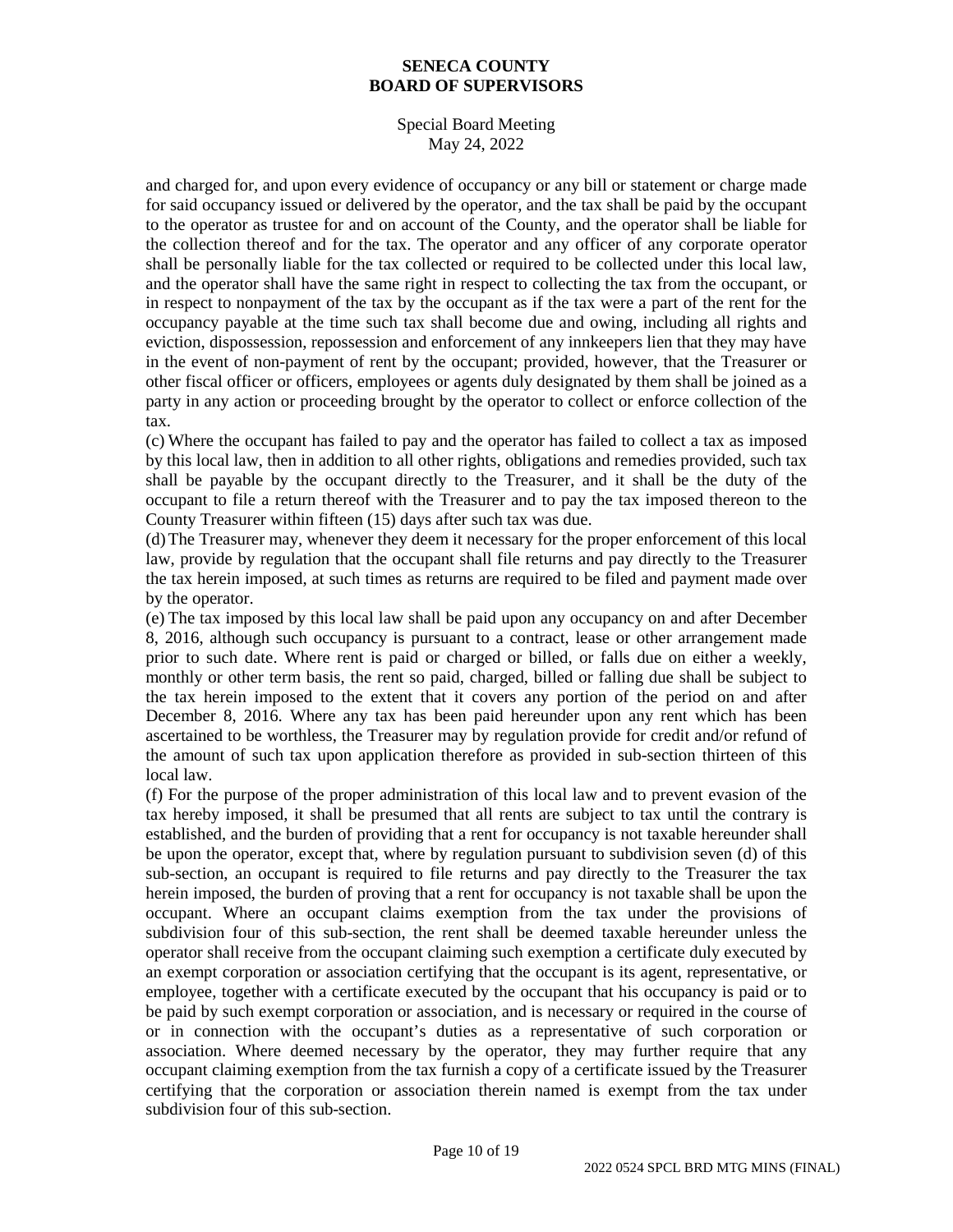#### Special Board Meeting May 24, 2022

#### 8. RECORDS TO BE KEPT

Every operator shall keep records of every occupancy and of all rent paid, charged or due thereon and of the tax payable thereon, in such form as the Treasurer by regulation requires. Such records shall be available for inspection and examination at any time upon demand by the Treasurer or their duly authorized agent or employee and shall be preserved for a period of three (3) years, except that the Treasurer may consent to their destruction within that period or may require that they be kept longer.

#### 9. RETURNS.

(a) Every operator shall file with the Treasurer a return of occupancy and of rents, and of the taxes payable thereon for the period ending the last day of February, May, August and November of each year, on and after December 8, 2016. Such returns shall be filed within twenty (20) days from the expiration of the period covered thereby. The Treasurer may permit or require returns to be made by other periods and upon such dates as they may specify. If the Treasurer deems it necessary in order to insure the payment of the tax imposed by this local law, they may require returns to be made for shorter periods than those prescribed pursuant to the foregoing provisions of this sub-section and upon such dates as they may specify.

(b)The forms of returns shall be prescribed by the Treasurer and shall contain such information as they may deem necessary for the proper administration of this local law. The Treasurer may require amended returns to be filed within twenty (20) days after notice and to contain the information specified in the notice.

(c) If a return required by this local law is not filed, or a return when filed is incorrect or insufficient on its face, the Treasurer shall take the necessary steps to enforce the filing of such a return or of a corrected return.

#### 10. PAYMENT OF TAX.

At the time of filing a return of occupancy and of rents each operator shall pay to the Treasurer the taxes imposed by this local law upon the rents required to be included in such return, as well as all other monies collected by the operator acting or purporting to act under the provisions of this local law even though it be judicially determined that the tax collected is invalidly required to be billed shall be due from the operator and payable to the Treasurer on the date limited for the filing of the return for such period, without regard for whether a return is filed or whether the return which is filed correctly shows the amount of rents and the taxes due thereon. Where the Treasurer in their discretion deems it necessary to protect revenues to be obtained under this local law they may require any operator required to collect the tax imposed by this local law to file with them a bond, issued by a surety company authorized to transact business in this state and approved by the superintendent of insurance of this state as to solvency and responsibility, in such amount as the Treasurer may fix to secure the payment of any tax and/or penalties and interest due or which may become due from such operator. In the event that the Treasurer determines that an operator is to file such bond they shall give notice to such operator to that effect specifying the amount of the bond required. The operator shall file such bond within five (5) days after the giving of such notice, unless within such five (5) days the operator shall request in writing a hearing before the Treasurer at which the necessity, propriety and amount of the bond shall be determined by the Treasurer. Such determination shall be final and shall be complied with within fifteen (15) days after the giving of such notice thereof. In lieu of such bond, securities approved by the Treasurer or cash in such amount as they may prescribe, may be deposited which shall be kept in the custody of the Treasurer who may at any time without notice to the depositor apply them to any tax and/or interest or penalties due, and for that purpose the securities may be sold by them at public or private sale without notice to the depositor thereof.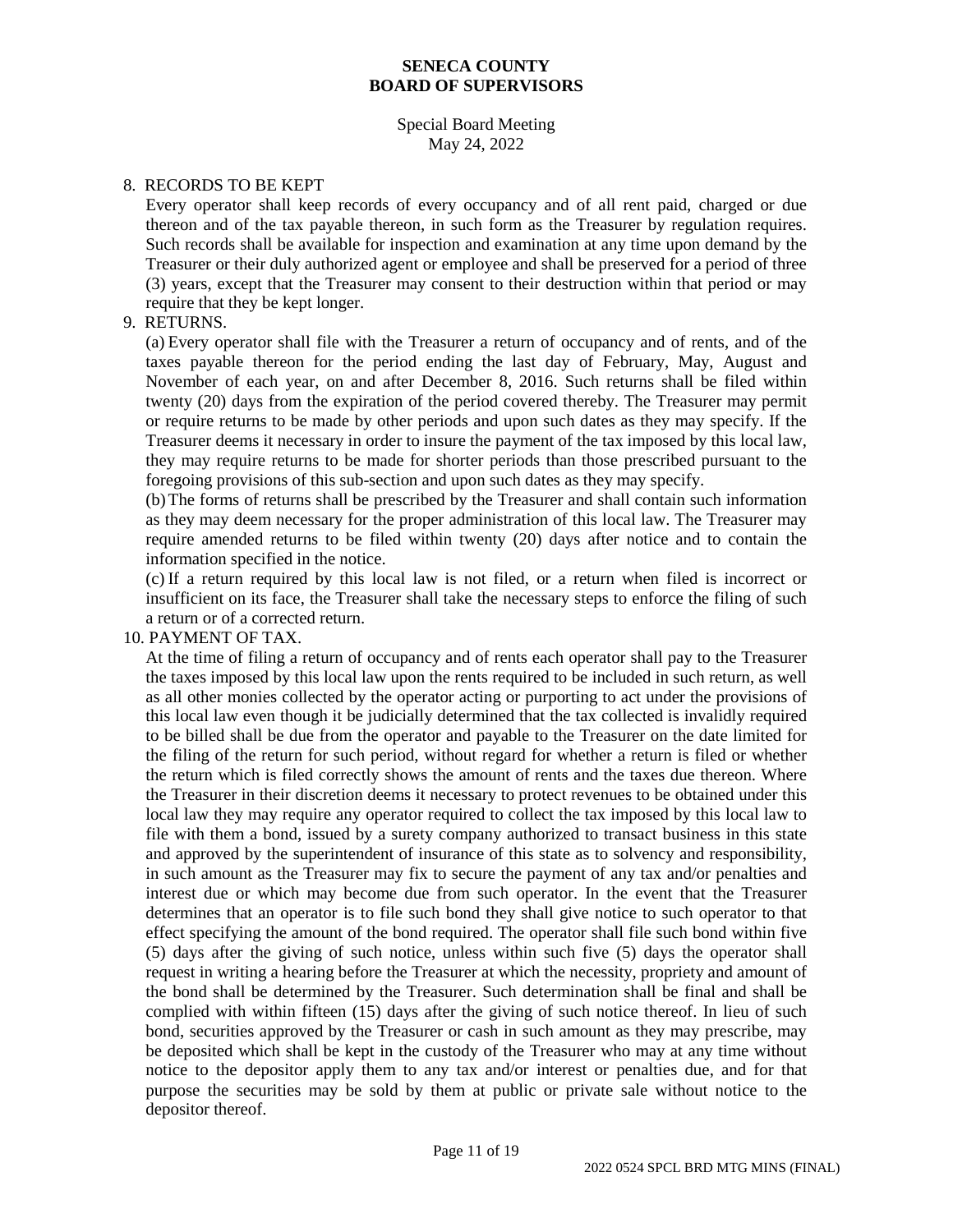#### Special Board Meeting May 24, 2022

#### 11. DETERMINATION OF TAX

If a return required by this local law is not filed, or if a return when filed is incorrect or insufficient, the amount of tax due shall be determined by the Treasurer from such information as may be obtainable and, if necessary, the tax may be estimated on the basis of external indices, such as number of rooms, location, scale of rents, comparable rents, type of accommodations and service, number of employees and/or other factors. Notice of such determination shall be given to the person liable for the collection and/or payment of the tax. Such determination shall finally and irrevocably fix the tax unless the person against whom it is assessed, within thirty (30) days after giving of notice of such determination, shall apply to the Treasurer for a hearing, or unless the Treasurer of their own motion shall re-determine the same. After such hearing, the Treasurer shall give notice of their determination to the person against whom the tax is assessed. The determination of the Treasurer shall be reviewable for error, illegality or unconstitutionality or any other reason whatsoever by proceeding under article seventy-eight of the Civil Practice Law and Rules if application therefore is made to the Supreme Court within thirty (30) days after the giving of the notice of such determination. A proceeding under article seventy-eight of the Civil Practice Law and Rules shall not be instituted unless (a) the amount of any tax sought to be reviewed, with penalties and interest thereof, if any, shall be first deposited with the Treasurer and there shall be filed with the Treasurer an undertaking, issued by a surety company authorized to transact business in this state and approved by the superintendent of insurance of this state as to solvency and responsibility, in such amount as a justice of the Supreme Court shall approve to the effect that if such proceeding be dismissed or the tax confirmed, the petitioner will pay all costs and charges which may accrue in the prosecution of the proceeding, or (b) at the option of the applicant such undertaking filed with the Treasurer may be in a sum sufficient to cover the taxes, penalties and interest thereon stated in such determination plus the costs and charges which may accrue against it in the prosecution of the proceeding, in which event the applicant shall not be required to deposit such taxes, penalties and interest as a condition precedent to the applicant.

#### 12. DISPOSITION OF REVENUES.

(a) All revenues resulting from the imposition of the tax under the local laws shall be paid into the treasury of Seneca County and shall be credited to and deposited in the general fund of such county, and shall be available thereafter for the promotion of tourism and tourist attractions in Seneca County and other directly related and supporting activities as related to tourism including, but not limited to, programs to improve public infrastructures, to develop, operate and maintain public parks and recreational facilities, to maintain and enhance the water resources of Seneca County, including lakes and tributary streams, and for environmental conservation; and further not more than five (5) percent of such revenue shall be used for the cost of administering such tax. Such promotion may be carried out by an appropriate organization or organizations as designated by the Seneca County Board of Supervisors.

#### 13. REFUNDS.

(a) In the manner provided in this sub-section, the Treasurer shall refund or credit, without interest, any tax, penalty or interest erroneously, illegally or unconstitutionally collected or paid if application to the Treasurer for such refund shall be made within one (1) year from the payment thereof. Whenever a refund is made by the Treasurer, they shall state their reason therefore in writing. Such application may be made by the occupant, operator or other person who has actually paid the tax. Such application may also be made by an operator who has collected and paid over such tax to the Treasurer provided the application is made within one (1) year of the payment by the occupant to the operator, but no actual refund of monies shall be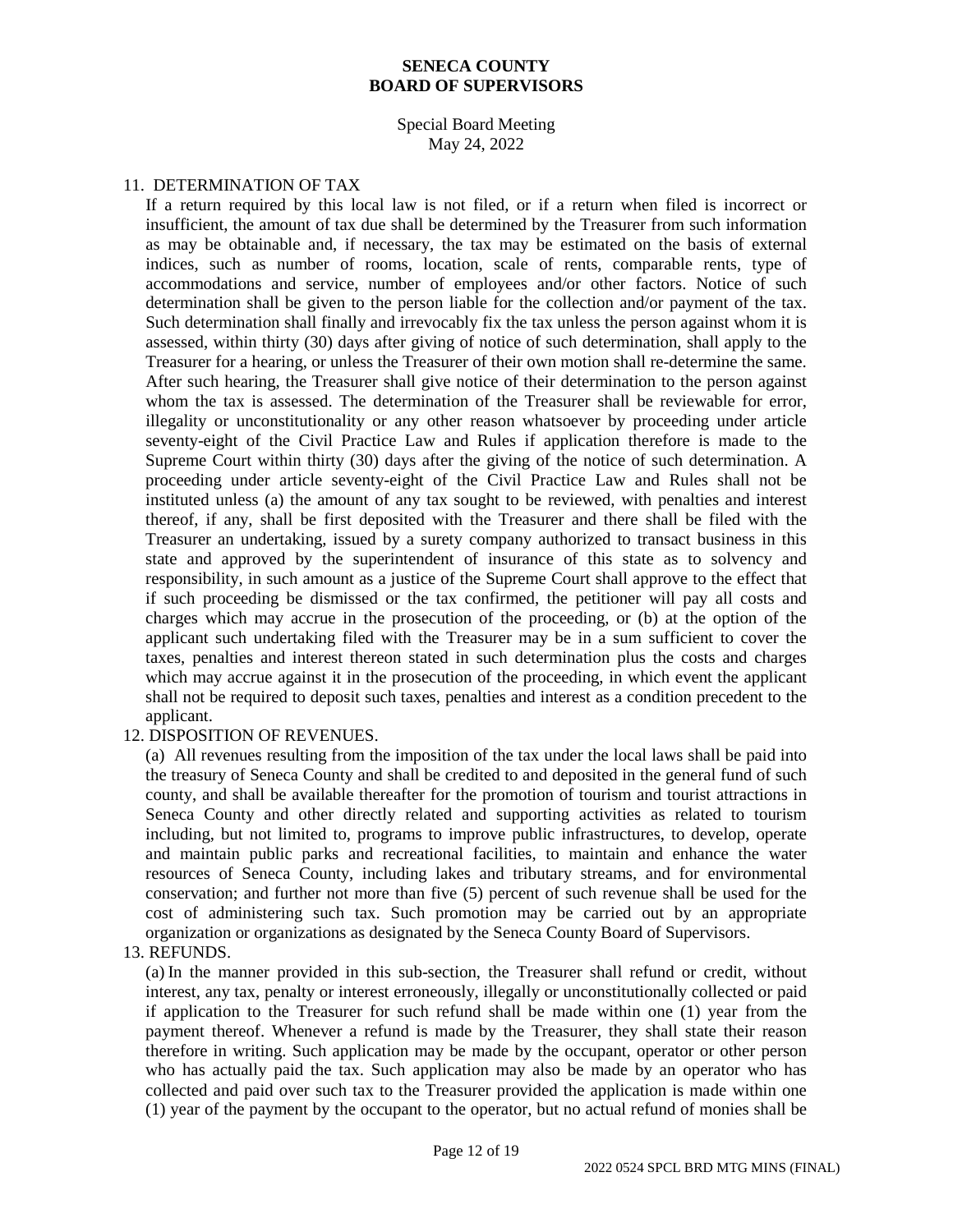## Special Board Meeting May 24, 2022

made to such operator until they shall first establish to the satisfaction of the Treasurer, under such regulations as the Treasurer may prescribe, that they have repaid to the occupant the amount for which the application for refund is made. The Treasurer may in lieu of any refund required to be made, allow credit therefore on payments due from the applicant.

(b) An application for a refund or credit made as herein provided shall be deemed an application for a revision of any tax, penalty or interest complained of and the Treasurer may receive evidence with respect thereto. After making this determination, the Treasurer shall give notice thereof to the applicant who shall be entitled to review of such determination by a proceeding pursuant to article seventy-eight of the Civil Practice Law and Rules, provided such proceeding is instituted within thirty (30) days after the giving of notice of such determination, and provided that a final determination of tax due was not previously made. Such a proceeding shall not be instituted unless an undertaking is filed with the Treasurer in such amount and with such sureties as a justice of the Supreme Court shall approve to the effect that if such proceedings be dismissed or the tax confirmed, the petitioner will pay all costs and charges which may accrue in the prosecution of such proceeding.

(c) A person shall not be entitled to a revision, refund or credit under this sub-section of a tax, interest or penalty which had been determined to be due pursuant to the provisions of subsection thirteen of this local law where they have had a hearing or an opportunity for a hearing, as provided in said sub-section or has failed to avail themselves of the remedies therein provided. No refund or credit shall be made of a tax, interest or penalty paid after a determination by the Treasurer made pursuant to sub-section eleven of this local law unless it be found that such determination by the Treasurer was erroneous, illegal or unconstitutional or otherwise improper after a hearing or of their own motion or in a proceeding under article seventy-eight of the Civil Practice Law and Rules, pursuant to the provisions of said subsection, in which event refund or credit without interest shall be made of the tax, credit or penalty found to have been overpaid.

## 14. RESERVES.

In cases where the occupant or operator has applied for a refund and has instituted a proceeding under article seventy-eight of the Civil Practice Law and Rules to review a determination adverse to them on their application for refund, the Treasurer shall set up appropriate reserves to meet any decision adverse to the County.

## 15. REMEDIES EXCLUSIVE.

The remedies provided by sub-sections eleven and thirteen of this local law shall be exclusive remedies available to any person for the review of tax liability imposed by this local law; and no determination or proposed determination of tax or determination on any application for refund shall be enjoined or

reviewed by an action for declaratory judgment, an action for money had and received or by any action or proceeding other than a proceeding in the nature of a certiorari proceeding under article seventy-eight of the Civil Practice Law and Rules; provided, however, that a taxpayer may proceed by declaratory judgment if they institute suit within thirty (30) days after a deficiency assessment is made and pays the amount of the deficiency assessment to the Treasurer prior to the institution of such suit and posts a bond for costs as provided in subsection eleven of this local law.

#### 16. PROCEEDINGS TO RECOVER TAX.

(a) Whenever any operator or any officer of a corporate operator or any occupant or other person shall fail to collect and pay over any tax and/or to pay any tax, penalty or interest imposed by this local law as therein provided, the County Attorney shall, upon the request of the Treasurer bring or cause to be brought an action to enforce the payment of the same on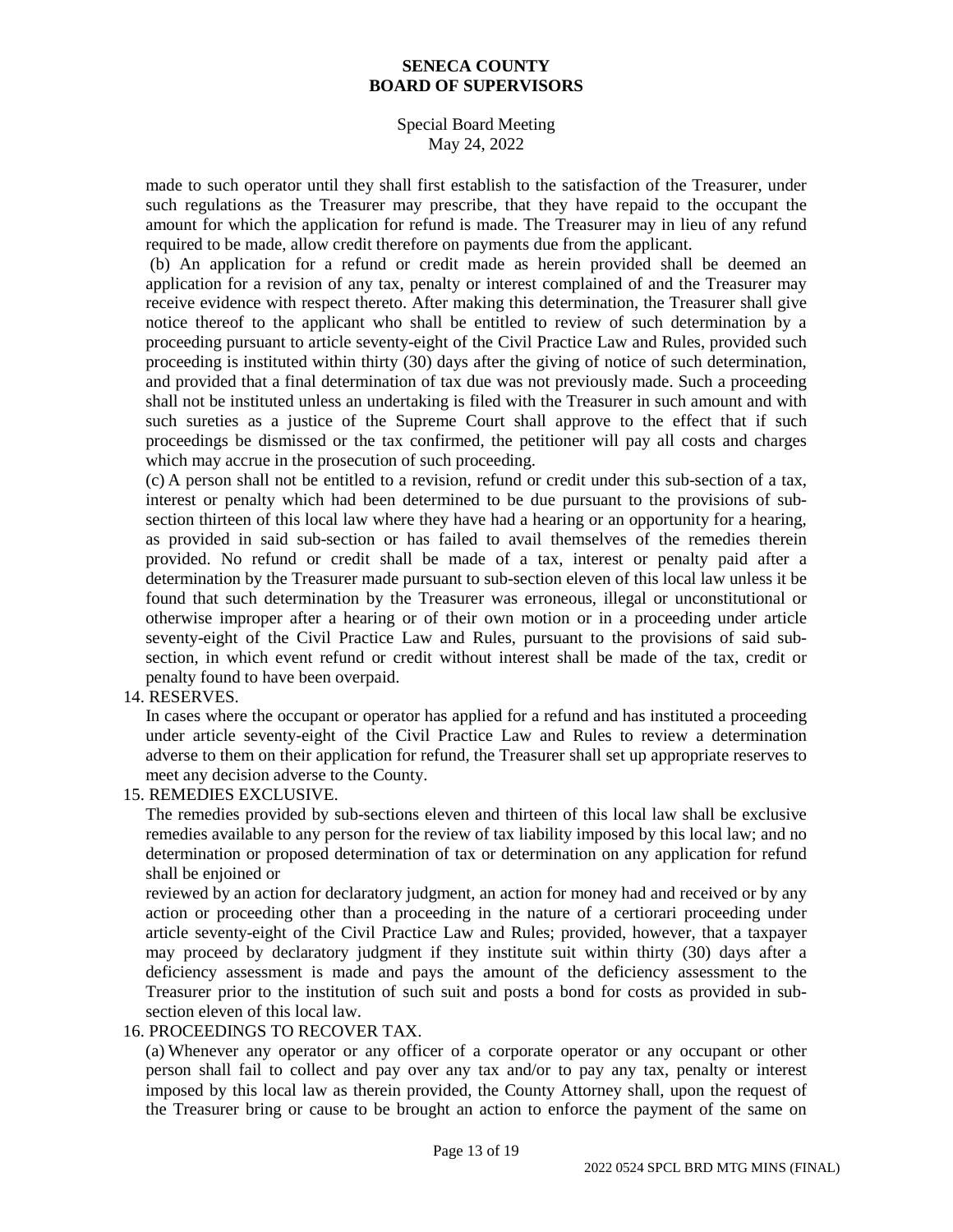### Special Board Meeting May 24, 2022

behalf of the County of Seneca in any court of the State of New York or of any other state or of the United States. If, however, the Treasurer in their discretion believes that any such operator, officer, occupant or other person is about to cease business, leave the state or remove or dissipate the assets out of which the tax or penalties might be satisfied, and that any such tax or penalty will not be paid when due, they may declare such tax or penalty to be immediately due and payable and may issue a warrant immediately.

(b)As an additional or alternate remedy, the Treasurer may issue a warrant, directed to the Sheriff commanding them to levy upon and sell the real and personal property of the operator or officer of a corporate operator or other person liable for the tax, which may be found within the County for the payment of the amount thereof, with any penalties and interest, and the cost of executing the warrant, and to return such warrant to the Treasurer and to pay to them the money collected by virtue thereof within sixty (60) days after the receipt of such warrant. The Sheriff shall within five (5) days after the receipt of the warrant file with the County Clerk a copy thereof, and thereupon such Clerk shall enter in the judgment docket the name of the person mentioned in the warrant and the amount of the tax penalties and interest for which the warrant is issued and the date when such copy is filed. Thereupon the amount of such warrant so docketed shall become a lien upon the interest in real and personal property of the person against whom the warrant is issued. The Sheriff shall then proceed upon the warrant, in the same manner, and with like effect, as that provided for in respect to executions issued against property judgments of a court of record and for services in executing the warrant they shall be entitled to the same fees, which they may collect in the same manner. In the discretion of the Treasurer, a warrant of like terms, force and effect may be issued and directed to any officer or employee of the Treasurer and in the execution thereof such officer or employee shall have all the powers conferred upon the Sheriff, but shall be entitled to no fee or compensation in excess of the actual expenses paid in the performance of such duty. If a warrant is returned not satisfied in full, the Treasurer may from time to time issue new warrants and shall also have the same remedies to enforce the amount due thereunder as if the County has recovered judgment therefore and execution thereon has been returned unsatisfied.

(c) Whenever an operator shall make a sale, transfer, or assignment in bulk of any part or the whole of their hotel or motel or their lease, license or other agreement or right to possess or operate such hotel or motel or of the equipment, furnishings, fixtures, supplies or stock of merchandise, or the said premises or lease, license or other agreement or right to possess or operate such hotel or motel and the equipment, furnishings, fixtures, supplies and stock of merchandise pertaining to the conduct or operation of said hotel or motel, otherwise than in the ordinary and regular prosecution of business, the purchaser, transferee or assignee shall at least ten (10) days before taking possession of the subject of the sale, transfer or assignment, or paying therefore, notify the Treasurer by registered mail of the proposed sale and of the price, terms and conditions thereof whether or not the seller, transferor or assignor, has represented to or informed the purchaser, transferee or assignee that it owes any tax pursuant to this local law, and whether or not the purchaser, transferee or assignee has knowledge that such taxes are owing, and whether any such taxes are in fact owing. Whenever the purchaser, transferee or assignee shall fail to give notice to the Treasurer as required by the preceding paragraph or whenever the Treasurer shall inform the purchaser, transferee or assignee that a possible claim for such tax or taxes exists, any sums of money, property or causes in action, or other consideration, which the purchaser, transferee or assignee is required to transfer over to the seller, transferor or assignor shall be subject to a first priority right and lien for any such taxes theretofore or thereafter determined to be due from the seller, transferor or assignor to the County, and the purchaser, transferee or assignee is forbidden to transfer to the seller, transferor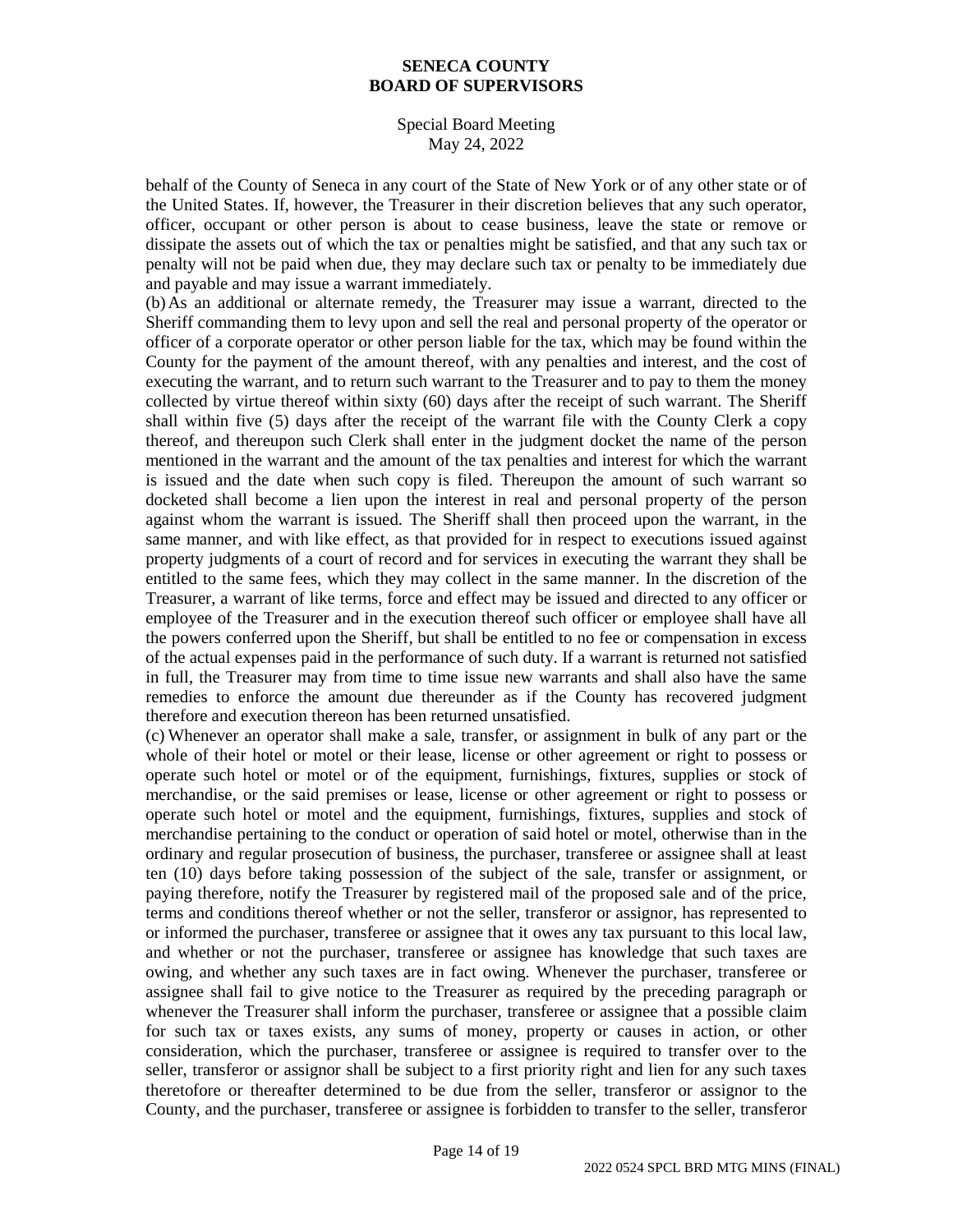Special Board Meeting May 24, 2022

or assignor any such sums of money, property or causes in action to the extent of the amount of the County's claim. For failure to comply with the provisions of this subdivision, the purchaser, transferee or assignee, in addition to being subject to the liabilities and remedies imposed under the provisions of article six of the Uniform Commercial Code, shall be personally liable for the payment to the County of any such taxes theretofore or thereafter determined to be due to the County from the seller, transferor, or assignor, and such liability may be assessed and enforced in the same manner as the liability for tax under this local law.

#### 17. GENERAL POWERS OF THE TREASURER.

(a) In addition to the powers granted to the Treasurer in this local law, they are hereby authorized and empowered:

1. To make, adopt and amend rules and regulations appropriate to the carrying out of this local law and the purposes thereof;

2. To extend for cause shown, the time of filing any return for a period not exceeding thirty (30) days; and for cause shown, to remit penalties but not interest computed at the rate of six percent (6%) per annum; and to compromise disputed claims in connection with the taxes hereby imposed;

3. To request information from the Tax Commissioner of the State of New York or the Treasury Department of the United States relative to any person; and to afford information to such tax commission or such treasury department relative to any person, any other provision of this local law to the contrary notwithstanding;

4. To delegate their functions hereunder to a deputy Treasurer or any employee or employees of the Department of the Treasurer;

5. To prescribe methods for determining the rents for occupancy and to determine the taxable and non-taxable rents;

6. To require any operator within the County to keep detailed records of the nature and type of hotel maintained, nature and type of service rendered, the rooms available and rooms occupied daily, leases or occupancy contracts or arrangements, rents received, charged and accrued, the names and addresses of the occupants, whether or not any occupancy is claimed to be subject to the tax imposed by this local law, and to furnish such information upon request to the Treasurer;

7. To assess, determine, revise and readjust the taxes imposed under this local law.

18. ADMINISTRATION OF OATHS AND COMPELLING TESTIMONY.

(a) The Treasurer or their employees or agents duly designated and authorized by them shall have power to administer oaths and take affidavits in relation to any matter or proceeding in the exercise of their powers and duties under this local law. The Treasurer shall have power to subpoena and require the

attendance of witnesses and the production of books, papers, and documents to secure information pertinent to the performance of their duties hereunder and of the enforcement of this local law and to examine them in relation thereto, and to issue commissions for the examination of witnesses who are out of the state or unable to attend before them or excused from attendance.

(b) A justice of the Supreme Court either in court or at chambers shall have power summarily to enforce by proper proceedings the attendance and testimony of witnesses and the production and examination of books, papers and documents called for by the subpoena of the Treasurer under this local law.

(c) Any person who shall refuse to testify or to produce books or records or who shall testify falsely in any material matter pending before the Treasurer under this local law shall be guilty of a misdemeanor, punishment for which shall be a fine of not more than one thousand dollars (\$1,000) or imprisonment for not more than one (1) year, or both such fine and imprisonment.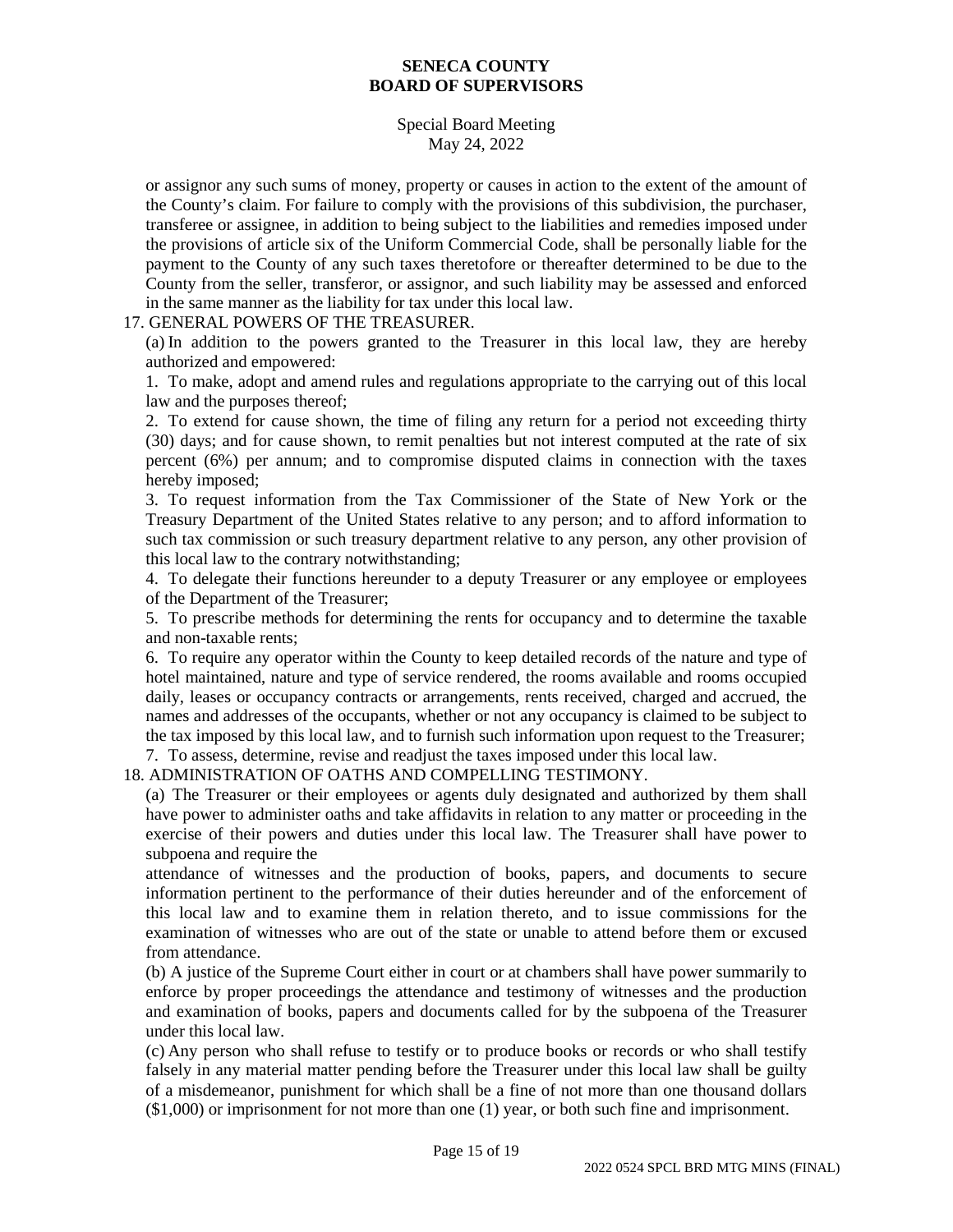## Special Board Meeting May 24, 2022

(d)The officers who serve the summons or subpoena of the Treasurer and witnesses attending in response thereto shall be entitled to the same fees as are allowed to officers and witnesses in civil cases in courts of record, except as herein otherwise provided. Such officers shall be the County Sheriff and their duly appointed deputies or any officers or employees of the Department of the Treasurer, designated to serve such process.

## 19. REFERENCE TO TAX.

Wherever reference is made in placards or advertisements or in any other publications to this tax, such reference shall be substantially in the following form: "Tax on occupancy of hotel or motel rooms", except that in any bill, receipt, statement or other evidence or memorandum of occupancy or rent charge issued or employed by the operator, the words "occupancy tax" will suffice.

#### 20. PENALTIES AND INTEREST.

(a) Any person failing to file a return or to pay over any tax to the Treasurer within the time required by this local law shall be subject to a penalty of ten percent (10%) of the amount of tax due; plus interest at the rate of one percent (1%) of such tax for each month of delay excepting the first month after such return was required to be filed or such tax became due; but the Treasurer if satisfied that the delay was excusable, may remit all or any part of such penalty, but not interest, at the rate of six percent (6%) per year. Such penalties and interest shall be paid and disposed of in the same manner as other revenues from this local law. Unpaid penalties and interest may be enforced in the same manner as the tax imposed by this local law.

(b) Any operator or occupant and any officer of a corporate operator or occupant failing to file a return required by this local law, or filing or causing to be filed, or making or causing to be made or giving or causing to be given any return, certificate, affidavit, representation, information, testimony or statement required or authorized by this local law, which is willfully false, and any operator and any officer of a corporate operator willfully failing to file a bond required to be filed pursuant to sub-section eleven of this local law, or failing to file a registration certificate and such date in connection therewith as the Treasurer may by regulation or otherwise require or to display or surrender the certificate of authority as required by this local law or assigning or transferring such certificate of authority and any operator and any officer of a corporate operator willfully failing to charge separately from the rent the tax herein imposed, or willfully failing to state such tax or any evidence or occupancy and on any bill or statement or receipt or rent issued or employed by the operator, or willfully failing or refusing to collect such tax from the occupant, and any operator and any officer of a corporate operator who shall refer or cause reference to be made to this tax in a form or manner other than that required by this local law, and any operator failing to keep the records required by subdivision eight of sub-section two of this local law, shall, in addition to the penalties herein or elsewhere prescribed, be guilty of a misdemeanor, punishment for which shall be a fine of not more than one thousand dollars (\$1000), or imprisonment for not more than one (1) year, or both such fine and imprisonment. Officers of a corporate operator shall be personally liable for the tax collected or required to be collected by such corporation under this local law, and subject to the penalties herein above imposed.

(c) The certificate of the Treasurer to the effect that a tax has not been paid, that a return, bond or registration certificate has not been filed, or that information has not been supplied pursuant to the provisions of this local law, shall be presumptive evidence thereof.

## 21. RETURNS TO BE SECRET.

(a) Except in accordance with proper judicial order, or as otherwise provided by law, it shall be unlawful for the Treasurer or any officer or employee of the Department of the Treasurer to divulge or make known in any manner the rents or other information relating to the business of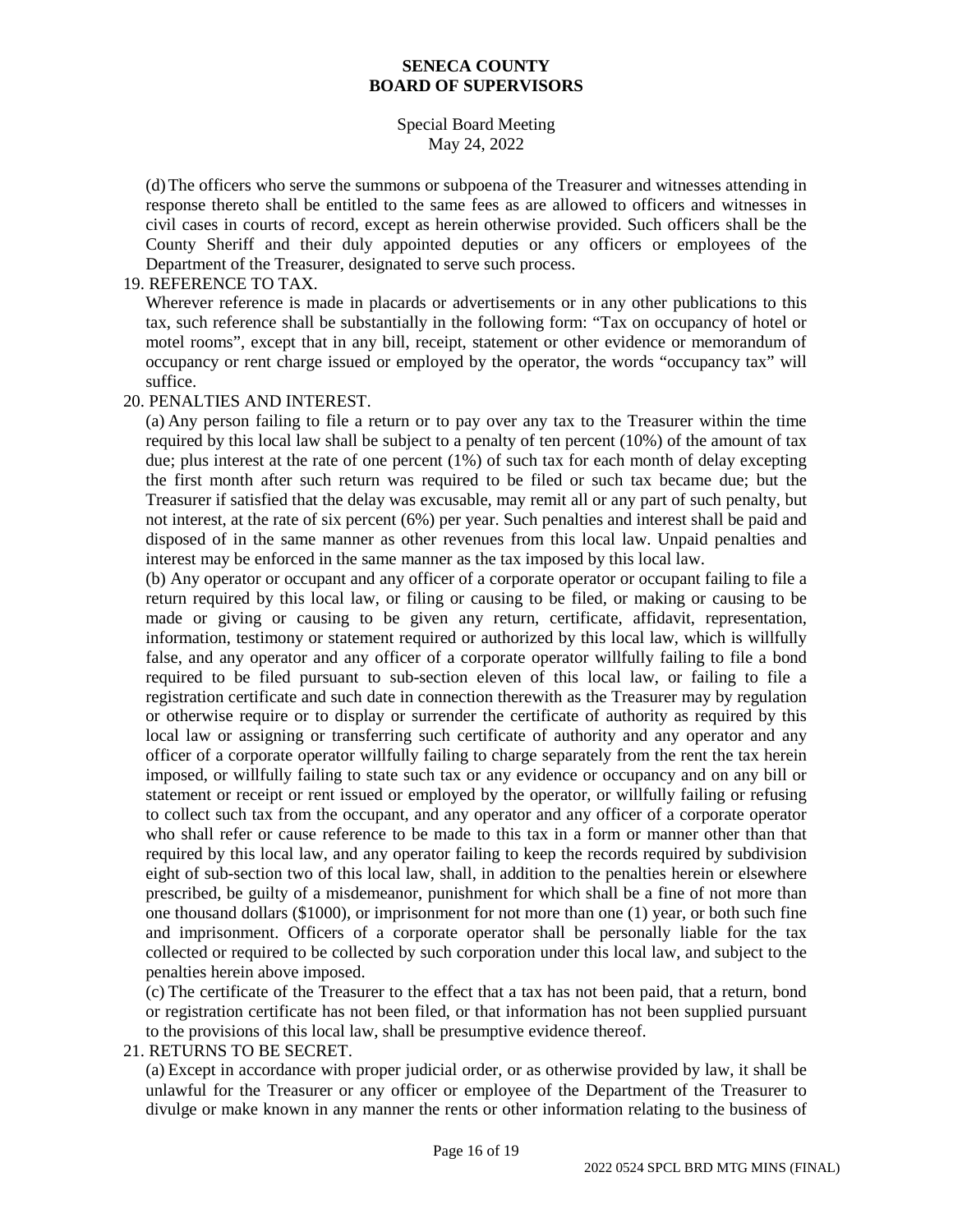## Special Board Meeting May 24, 2022

a taxpayer contained in any return required under this local law. The officers charged with the custody of such returns shall not be required to produce any of them or evidence of anything contained in them in any action or proceeding in any court, except on behalf of the Treasurer in an action or proceeding under the provisions of this local law, or on behalf of any party to any action or proceeding under the provisions of this local law when the returns or facts shown thereby are directly involved in such action or proceeding, in either of which events the court may require the production of, and may admit in evidence, so much of said returns or of the facts shown thereby, as are pertinent to the action or proceeding and no more. Nothing herein shall be construed to prohibit the delivery to a taxpayer or their duly authorized representative of a certified copy of any return filed in connection with their tax not to prohibit the publication of statistics so classified as to prevent the identification of particular returns and the items thereof, or the inspection by the County Attorney or other legal representatives of the County of the return of any taxpayer who shall bring action to set aside or review the tax based thereon, or against whom an action or proceeding has been instituted for the collection of a tax or penalty. Returns shall be preserved for three (3) years and thereafter until the Treasurer permits them to be destroyed.

(b)Any violation of subdivision (a) of this sub-section shall be punishable by a fine not exceeding one thousand dollars (\$1,000), or by imprisonment not exceeding one (1) year or both, in the discretion of the court, and if the offender be an officer or employee of the County they shall be dismissed from office and be incapable of holding any public office for a period of five (5) years thereafter.

## 22. NOTICES AND LIMITATIONS OF TIME.

(a) Any notice authorized or required under the provisions of this local law may be given by mailing the same to the person for whom it is intended in a post-paid envelope addressed to such person at the address given in the last return filed by them pursuant to the provisions of this local law, or in any application made by them, or if no return has been filed or application made, then to such address as may be obtainable. The mailing of such notice shall be presumptive evidence of the receipt of the same by the person to whom addressed. Any period of time which is determined according to the provisions of this local law by the giving of notice shall commence to run from the date of mailing of such notice.

(b)The provisions of the Civil Practice Law and Rules or any other law relative to limitations of time for the enforcement of a civil remedy shall not apply to any proceeding or action taken by the County to levy, appraise, assess, determine or enforce the collection of any tax or penalty provided by this local law. However, except in the case of a willfully false or fraudulent return with intent to evade the tax, no assessment of additional tax shall be made after the expiration of more than three (3) years from the date of the filing of a return; provided, however, that where no return has been filed as provided by this local law, such tax may be assessed at any time.

(c) Where, before the expiration of the period prescribed herein for the assessment of an additional tax, a taxpayer has consented in writing that such period be extended, the amount of such additional tax due may be determined at any time within such extended period. The period so extended may be further extended by subsequent consents in writing made before the expiration of the extended period.

#### 23. SEPARABILITY.

If any provision of this local law or application thereof to any person or circumstances, is held invalid, the remainder of this local law, and the application of such provisions to other persons or circumstances shall not be affected thereby.

## SECTION 4. EXPIRATION DATE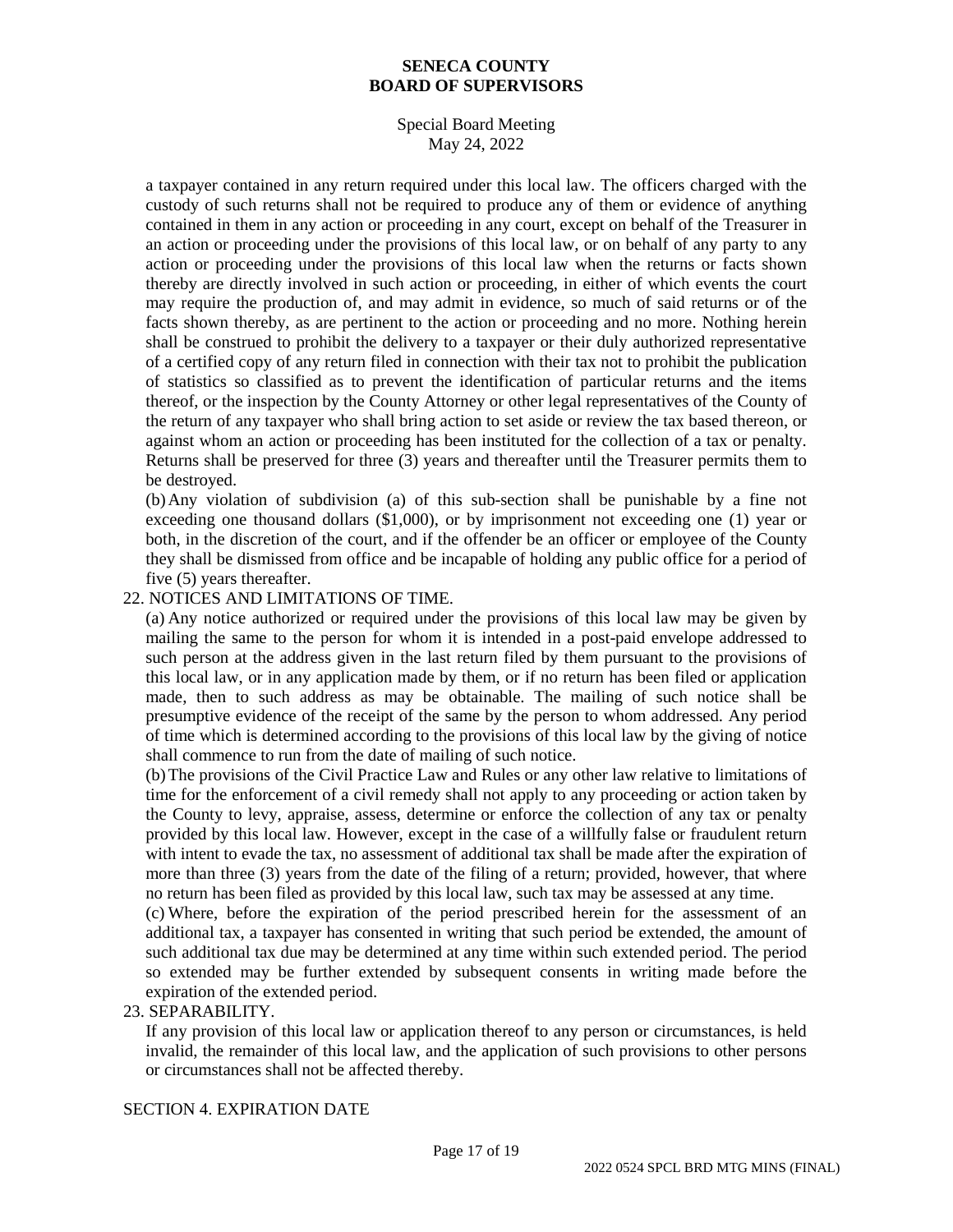Special Board Meeting May 24, 2022

Pursuant to Subdivision 10 of Section 1202-o of the New York State Tax Law, this local law shall expire three (3) years from its effective date.

#### SECTION 5. EFFECTIVE DATE

This local law shall take effect upon its filing in the office of the Secretary of State as provided by the Municipal Home Rule Law; and be it further

RESOLVED, that copies of the aforesaid proposed local law be laid upon the desks of each member of the County Board; and, be it further

RESOLVED, that the County Board hold a public hearing on said proposed Local Law at the County Office Building, 1 DiPronio Drive, Waterloo New York at or about 6:00 P.M., June 14, 2022; and, be it further

RESOLVED, that the Clerk to the Board publish or cause to be published a notice of said public hearing in the official newspapers of the County at least ten (10) days prior thereto.

# **BOARD OF SUPERVISORS AUTHORIZES MOVING START RATE FOR PSYCHIATRIC NURSE POSITION IN THE MENTAL HEALTH SERVICES DEPARTMENT TO STEP 8 ON THE CSEA SALARY SCALE AND MOVING CURRENT PSYCHIATRIC NURSE TO APPROPRIATE STEP EFFECTIVE IMMEDIATELY**

RESOLUTION NO. 164-22, motion by Sprvr. Ferrara, second by Sprvr. Enslow and adopted.

WHEREAS, there is a vacant Psychiatric Nurse position in the Mental Health Department and a current nurse has submitted their resignation due to low wages; and

WHEREAS, recruitment efforts have been unsuccessful due to the non-competitive pay rate for this position; and

WHEREAS, due to recruiting difficulties the Personnel Officer recommends that starting salary for the Psychiatric Nurse position be moved from Grade 12, Step 3, to Grade 12, Step 8 (\$34.009) on the CSEA Salary Scale and the currently filled position be moved to the higher rate accordingly; and

WHEREAS, funding is available in the 2022 SAMHSA Community Mental Health Grant Budget; and

WHEREAS, the position is sustainable through collection of medication fees for billable nursing services; and

WHEREAS, this resolution has been reviewed and approved by the Personnel Standing Committee on May 24, 2022; now, therefore be it